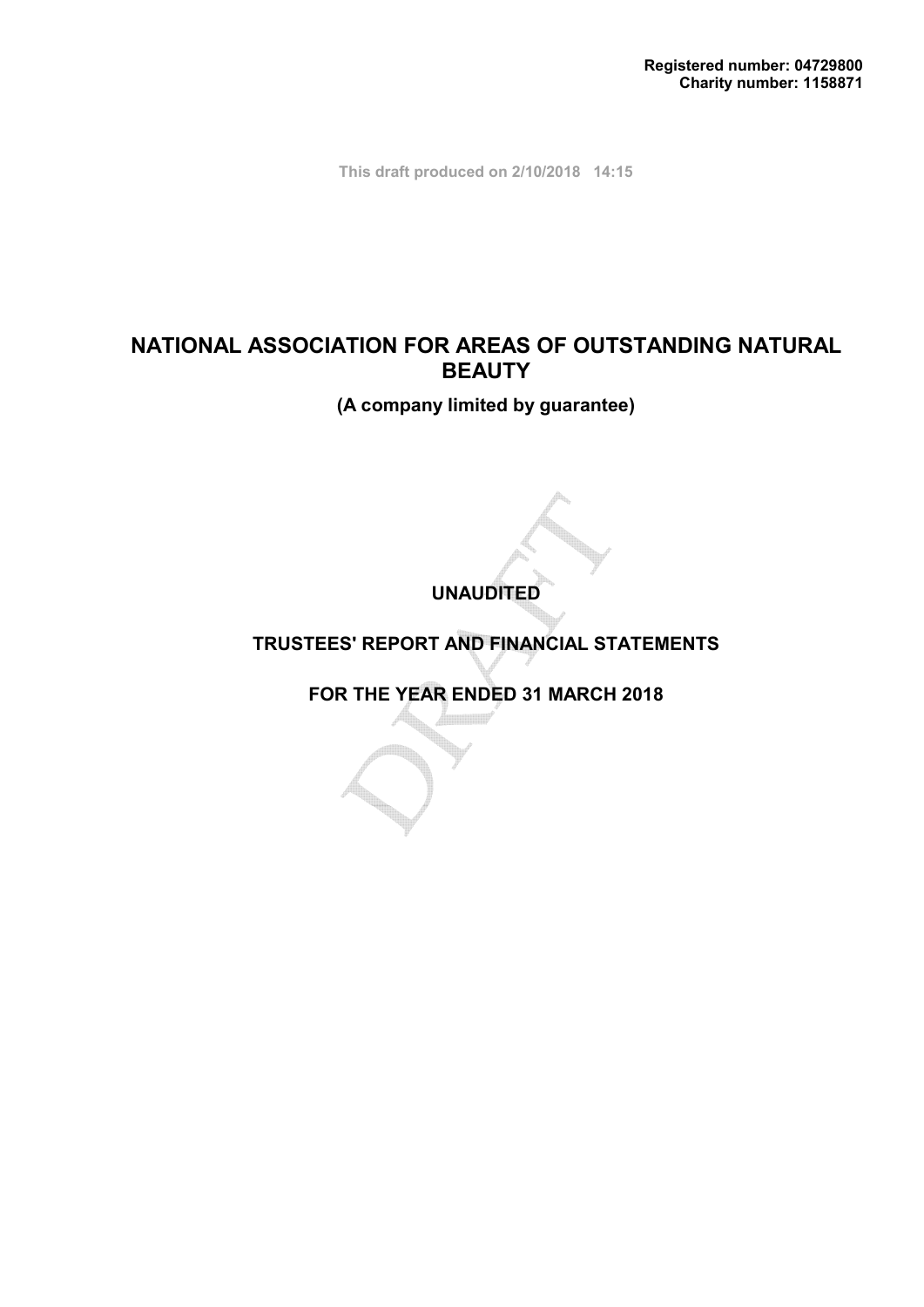# **(A company limited by guarantee)**

| <b>CONTENTS</b>                                                                |                  |  |  |  |  |
|--------------------------------------------------------------------------------|------------------|--|--|--|--|
|                                                                                | Page             |  |  |  |  |
| Reference and administrative details of the charity, its trustees and advisers | $\mathbf 1$      |  |  |  |  |
| <b>Trustees' report</b>                                                        | $2 - 6$          |  |  |  |  |
| Independent examiner's report                                                  | $7 - 8$          |  |  |  |  |
| <b>Statement of financial activities</b>                                       | $\boldsymbol{9}$ |  |  |  |  |
| <b>Balance sheet</b>                                                           | 10               |  |  |  |  |
| Notes to the financial statements                                              | $11 - 21$        |  |  |  |  |
|                                                                                |                  |  |  |  |  |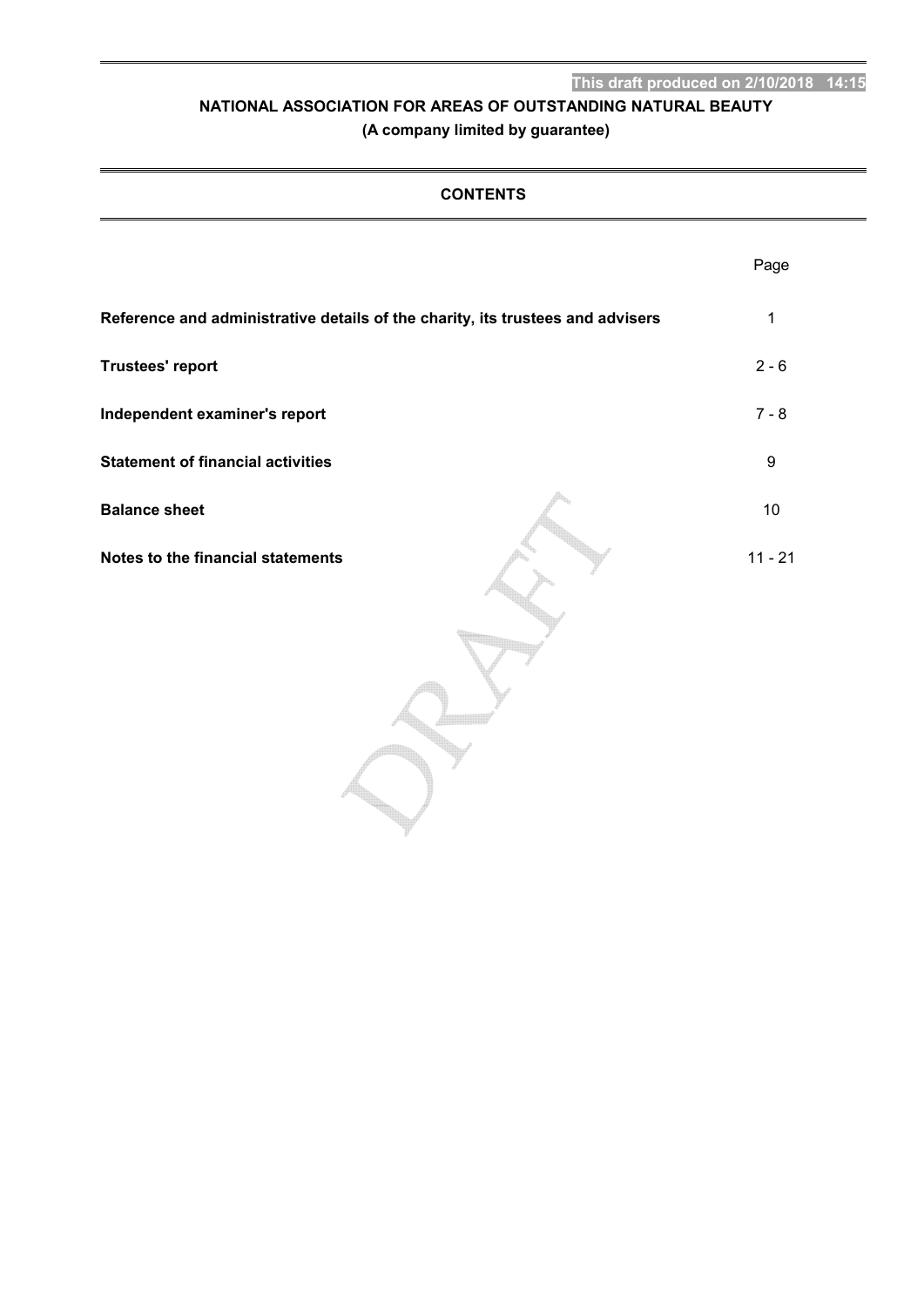**(A company limited by guarantee)**

## **REFERENCE AND ADMINISTRATIVE DETAILS OF THE COMPANY, ITS TRUSTEES AND ADVISERS FOR THE YEAR ENDED 31 MARCH 2018**

## **Trustees**

Ms R M E Day, Trustee Dr D Hewlett, Trustee N Holliday, Trustee P Hygate, Chairman M J R Roberts, Trustee P Walton, Trustee J S Williamson, Trustee C Woodley Stewart, Vice Chairman Ms L Barron, Trustee (appointed 23 November 2017)

## **Company registered number**

04729800

## **Charity registered number**

1158871

## **Registered office**

Belmont House, Shrewsbury Business Park, Shrewsbury, Shropshire, SY2 6LG

## **Company secretary**

J S N Smith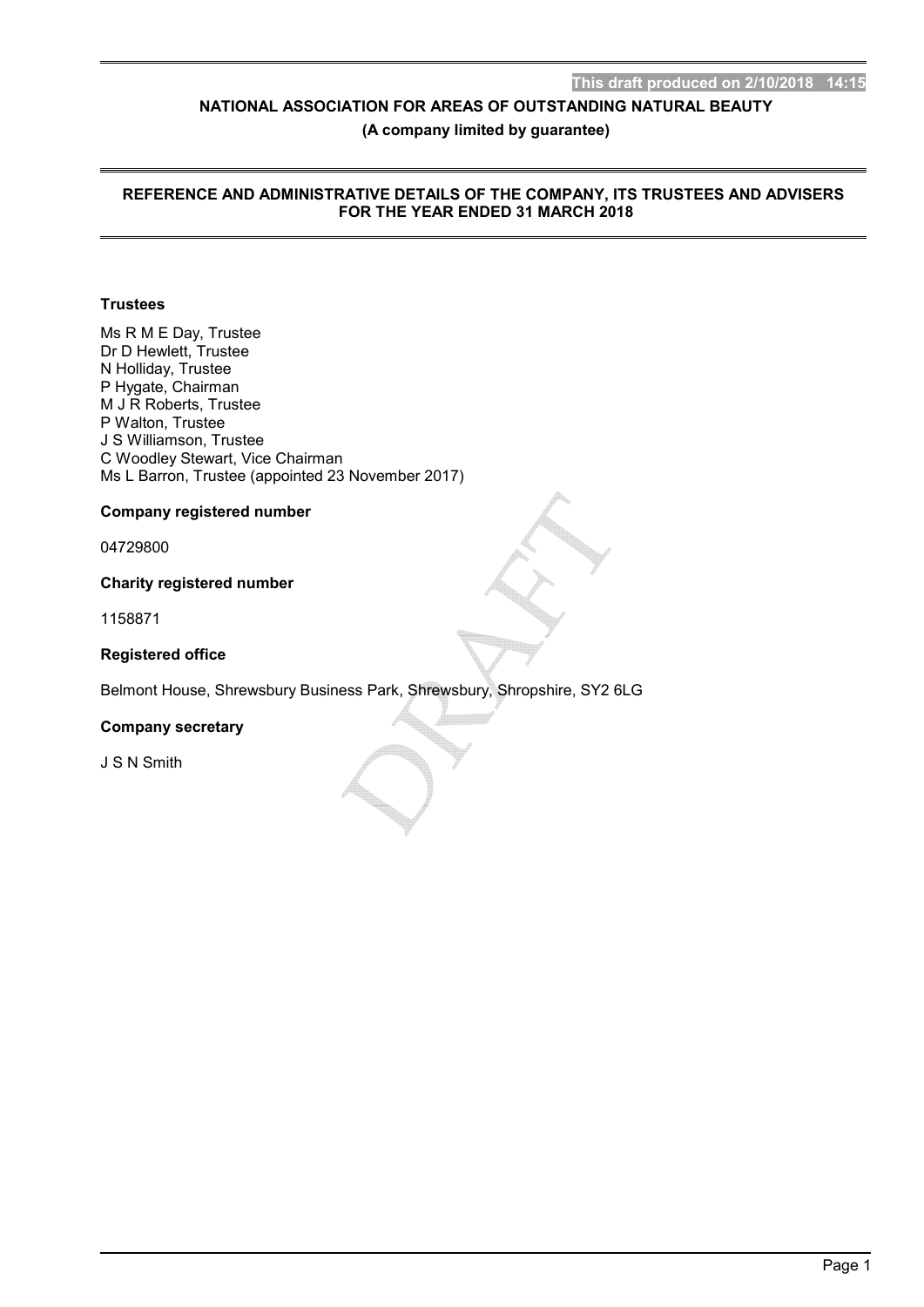**(A company limited by guarantee)**

## **TRUSTEES' REPORT FOR THE YEAR ENDED 31 MARCH 2018**

The Trustees (who are also directors of the charity for the purposes of the Companies Act) present their annual report together with the financial statements of The National Association for Areas of Outstanding Natural Beauty (the charitable company) for the year ended 31 March 2018. The Trustees confirm that the Annual report and financial statements of the charitable company comply with the current statutory requirements, the requirements of the charitable company's governing document and the provisions of the Statement of Recommended Practice (SORP), applicable to charities preparing their accounts in accordance with the Financial Reporting Standard applicable in the UK and Republic of Ireland (FRS 102) (effective 1 January 2015).

Since the company qualifies as small under section 383, the strategic report required of medium and large companies under The Companies Act 2006 (Strategic Report and Director's Report) Regulations 2013 is not required.

## **Objectives and Activities**

## **a. Policies and objectives**

• to promote the conservation and enhancement of natural beauty,

• to advance the education, understanding and appreciation of the public in relation to the conservation and enhancement of natural beauty

• to promote the efficiency and effectiveness of those organisations promoting or representing Areas of Outstanding Natural Beauty, other Protected Areas and those areas for which such designation might be pursued.

The main activities undertaken in relation to those purposes are

• Raising the profile of the AONB designation and the work of the AONB partnerships/conservation boards to stakeholders.

• Demonstrating the value and relevance of the AONB designation and the work of the AONB partnerships/conservation boards to stakeholders.

• Driving better delivery through the support and encouragement of collaboration across the AONB Family and with external partners

• Raising resources to support the work of the NAAONB and the AONB Family

• Supporting the management of organisational change through leadership and staff development programmes

## **b. Activities for achieving objectives**

The trustees confirm that they have given due consideration to general guidance published by the charity commission relating to public benefit and in particular to its supplementary public benefit guidance when setting and reviewing the National Association's aims and objectives and in planning future activities.

Areas of Outstanding Natural Beauty, whilst predominantly comprised of land in private ownership, are generally accessible to the public through the rights of way network or open access provisions as defined in the Countryside and Rights of Way Act 2000. In addition, the public goods and services that flow from the appropriate management of these areas are significant. The activity of the National Association for AONBs is centred on ensuring these designated landscapes, through support for the conservation and enhancement of natural beauty, optimise their provision of goods and services, many of which are public; that these areas are understood, and that their management bodies operate as efficiently and effectively as possible.

## **c. Main activities undertaken to further the charity's purposes for the public benefit**

Work undertaken to promote the conservation and enhancement of natural beauty has included the provision of written evidence to the EFRA Committee inquiry on Rural Tourism and the House of Commons Environmental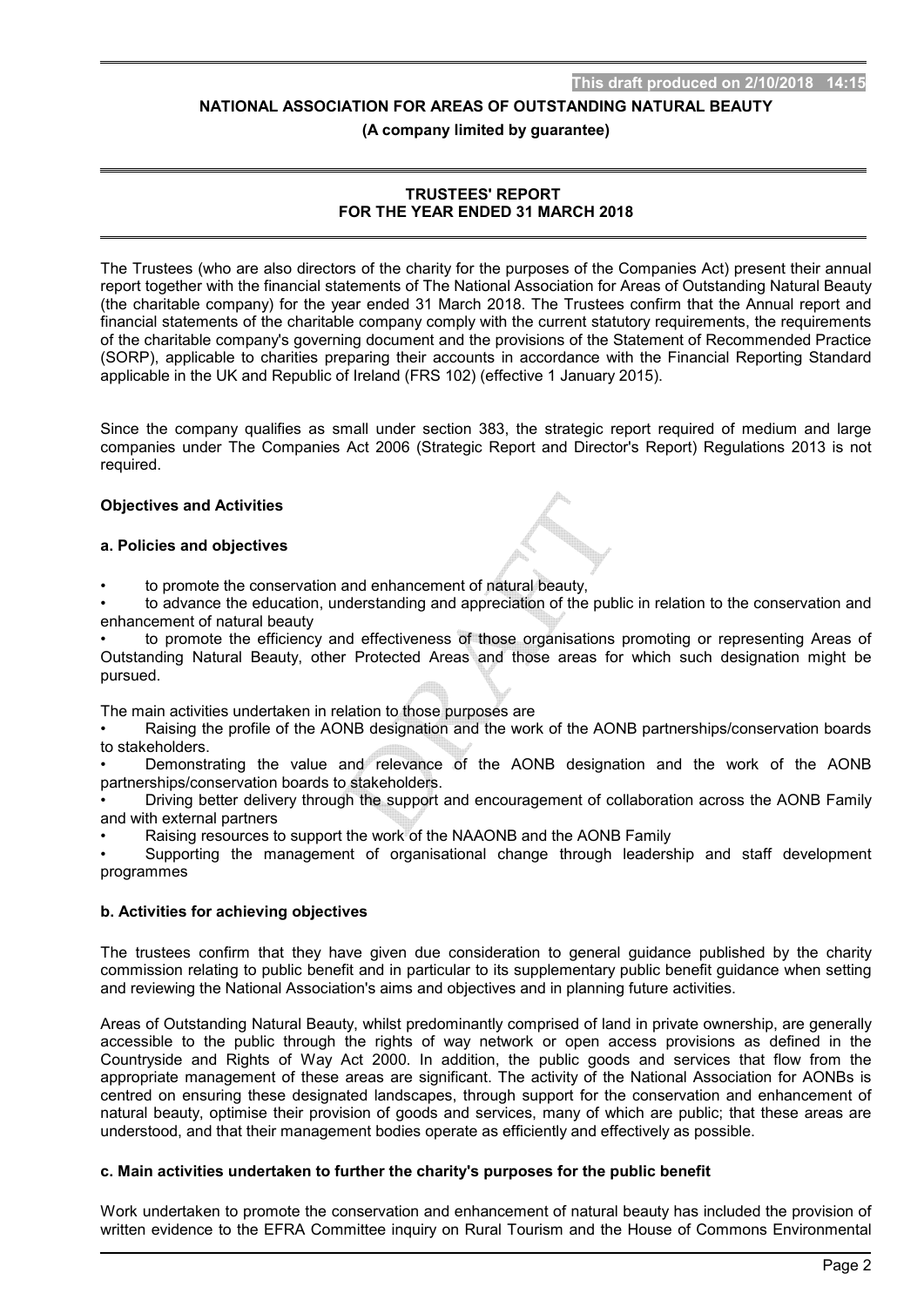**(A company limited by guarantee)**

## **TRUSTEES' REPORT (continued) FOR THE YEAR ENDED 31 MARCH 2018**

Audit Committee inquiry on the future of the natural environment after the EU referendum, meetings with governments on the implications both of Brexit on landscape and the issues and opportunities therein, work with the University of Winchester, Applied Research and Knowledge Exchange Network (ARKEN) and the development of a Memorandum of Understanding between University of Winchester and the NAAONB. Staff have also given numerous presentations on the value of the AONB designation to a wide and diverse audience. The NAAONB has also worked with European partners to produce a book on European "Nature Parks", published and launched in Brussels. In Wales, the NAAONB has been closely involved in the promotion of Wales Year of Adventure, highlighting the importance of natural beauty to tourism. The NAAONB has had numerous high-level meetings with Defra, Natural England, Welsh Government and Natural Resources Wales, and worked to ensure effective working with officers in and across government departments. This work has focused on ensuring the conservation and enhancement of natural beauty was given profile in Defra's 25 Year Environment Plan, and in relation to Welsh Government's review of designated landscapes. The NAAONB submitted evidence to the House of Lords Select Committee on the Natural Environment and Rural Communities Act, has been actively involved in Defra's development of a framework for Monitoring Environmental Outcomes in Protected Landscapes and keeps a watching brief on Defra's Terrestrial Biodiversity Group. The NAAONB coordinated the provision of data to support CPRE's independent report on Housing in AONBs. The NAAONB is a member of Wildlife and Countryside Link, and where appropriate endorses its policy interventions.

Work undertaken to advance the education, understanding and appreciation of the public in relation to the conservation and enhancement of natural beauty has included continued relations with BBC's Countryfile programme and Radio 4, Outstanding Week (16th -24th September 2017), a programme of locally and nationally targeted publicity aimed at celebrating the opportunities to enjoy and be inspired by AONBs, and the production of an AONB Family annual report highlighting what AONB teams do to provide to the nation. The NAAONB also produced regular press releases to help communicate significant events or statements and supports a weekly 'Outstanding Hour' with a themed and co-ordinated approach to utilising social media to raise the profile of AONBs. The NAAONB also produced seven e-newsletters reporting on selected activity of the NAAONB, the AONB Family, and partners.

Work undertaken to promote the efficiency and effectiveness of those organisations promoting or representing Areas of Outstanding Natural Beauty, other Protected Areas and those areas for which such designation might be pursued included collaboration with the Landscape Institute around the development of a national landscape leadership forum and accreditation for landscape professionals, and the signing of a formal Memorandum of Understanding between NAAONB and the Landscape Institute designed to bring the two organisations strategically and functionally closer together. Sharing information, challenge and learning through the provision of a national conference, held in Winchester. The NAAONB produced stock paragraphs of specimen text suitable for use in individual AONB Management Plans, relating to the policy and legal framework of AONBs, clearly and succinctly stating what AONBs are and how they are managed. This supported a document produced earlier in the year that provides a background to the AONB designation process and an update on changes in the legislative and policy context. The purpose of both documents was to provide consistency to the management planning process across the AONB Family. The NAAONB applied to HLF Resilience Fund to support a programme of work to better position the NAAONB and the AONB Family to

respond effectively to changing political, policy and fiscal context. The NAAONB continues to support collaboration of AONB staff through the use of Basecamp, an online forum and project management platform.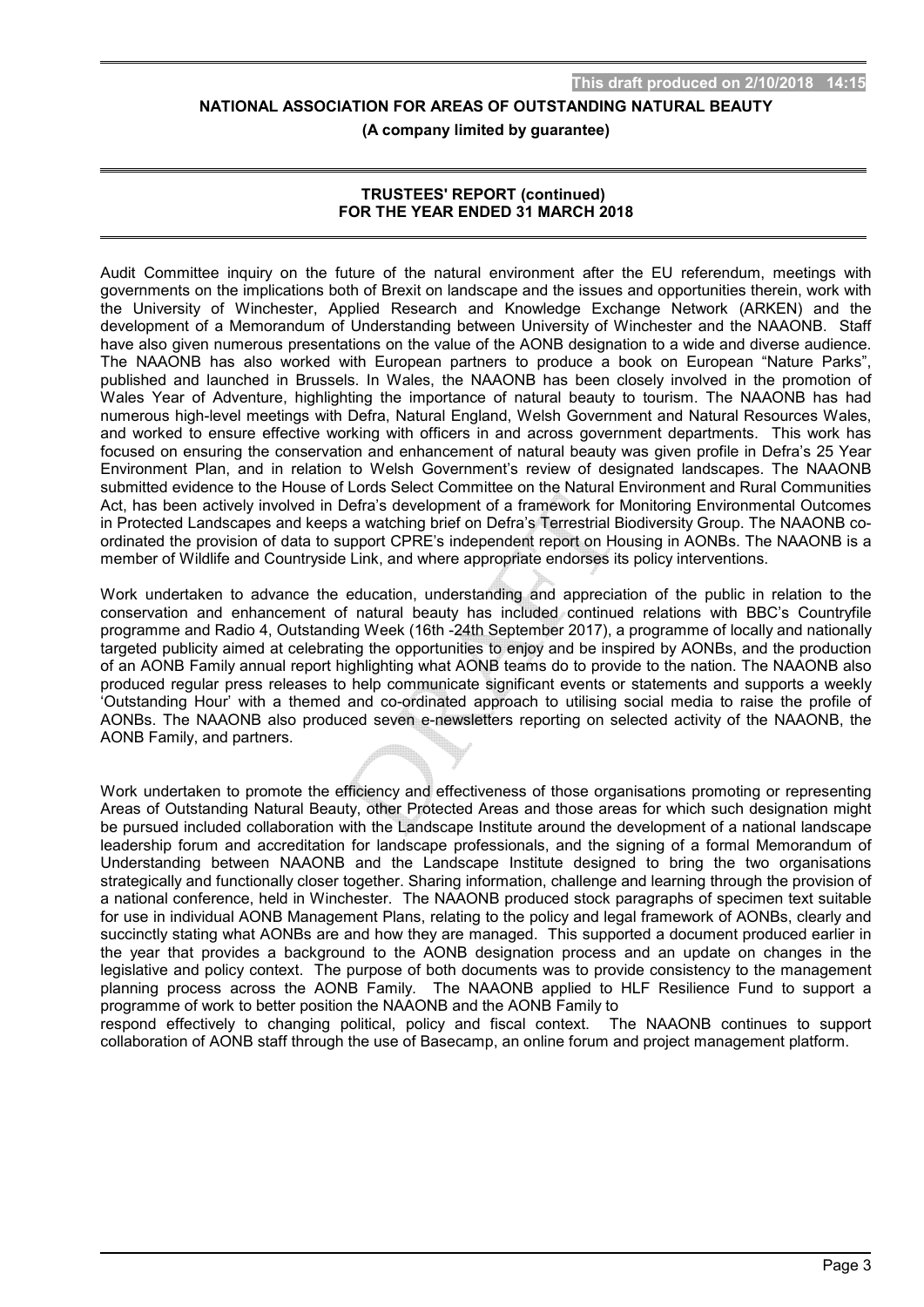#### **(A company limited by guarantee)**

## **TRUSTEES' REPORT (continued) FOR THE YEAR ENDED 31 MARCH 2018**

#### **Achievements and performance**

#### **a. Review of activities**

The NAAONB's advocacy work, on multiple levels, helped result in the recognition and subsequent inclusion of natural beauty in Defra's 25 Year Environment Plan. This is a departure from earlier government approaches to the environment and represents a fundamental step towards delivering on our first object of conserving and enhancing natural beauty. In addition to this, AONBs have been recognised as having an important role in helping to protect and restore wildlife and better connect people to nature. UK Government has committed to reviewing National Parks and Areas of Outstanding Natural Beauty to optimise their ability to deliver.

Our advocacy work, and practical support for collaboration, has also helped shape the review of designated landscapes in Wales, better positioning AONBs to deliver, and supporting an approach that will help Areas of Outstanding Natural Beauty achieve parity with National Parks.

Our developing partnership with the Landscape Institute has resulted in a more relevant accreditation pathway for AONB managers, with which some staff members are already engaged. This will help to raise the standard of landscape management and give greater weight to the opinion of AONB lead officers on landscape matters.

The data we provided to CPRE in order to inform their report on housing has helped to raise the profile of the impact of planning in AONBs and given us opportunities to engage with UK government on planning policy reform.

The NAAONB support for collaboration, and the tools and techniques we apply to developing collaborative behaviour has resulted in multiple stakeholders working together to deliver a joined-up approach to nature conservation across designated landscapes in Wales.

## **Financial review**

#### **a. Going concern**

After making appropriate enquiries, the Trustees have a reasonable expectation that the Charity has adequate resources to continue in operational existence for the foreseeable future. For this reason they continue to adopt the going concern basis in preparing the financial statements.

## **b. Reserves policy**

Charity law requires any income received by a charity to be spent within a reasonable time of its receipt. The Trustees therefore have to be able to justify the holding of income as reserves. A reserves policy is also important in that it explains to existing and potential funders, donors and other stakeholders why a charity is holding a particular amount of reserves, thereby giving confidence that that charity's finances are being managed properly into the future.

The National Association for AONBs agrees a reserves policy annually which addresses these aspects in accord with Charity Commission guidance.

The NAAONB aims to ensure that there are sufficient reserves to service its cash flow requirement, to tide it over periods when new fund raising is required, or to allow (if necessary) the NAAONB to be dissolved while meeting its obligations to staff and creditors.

The NAAONB aims to run annually a balanced budget, funding reserves from unrestricted income. Identifying funding for future purchases and activities should be normal matters for the reserves.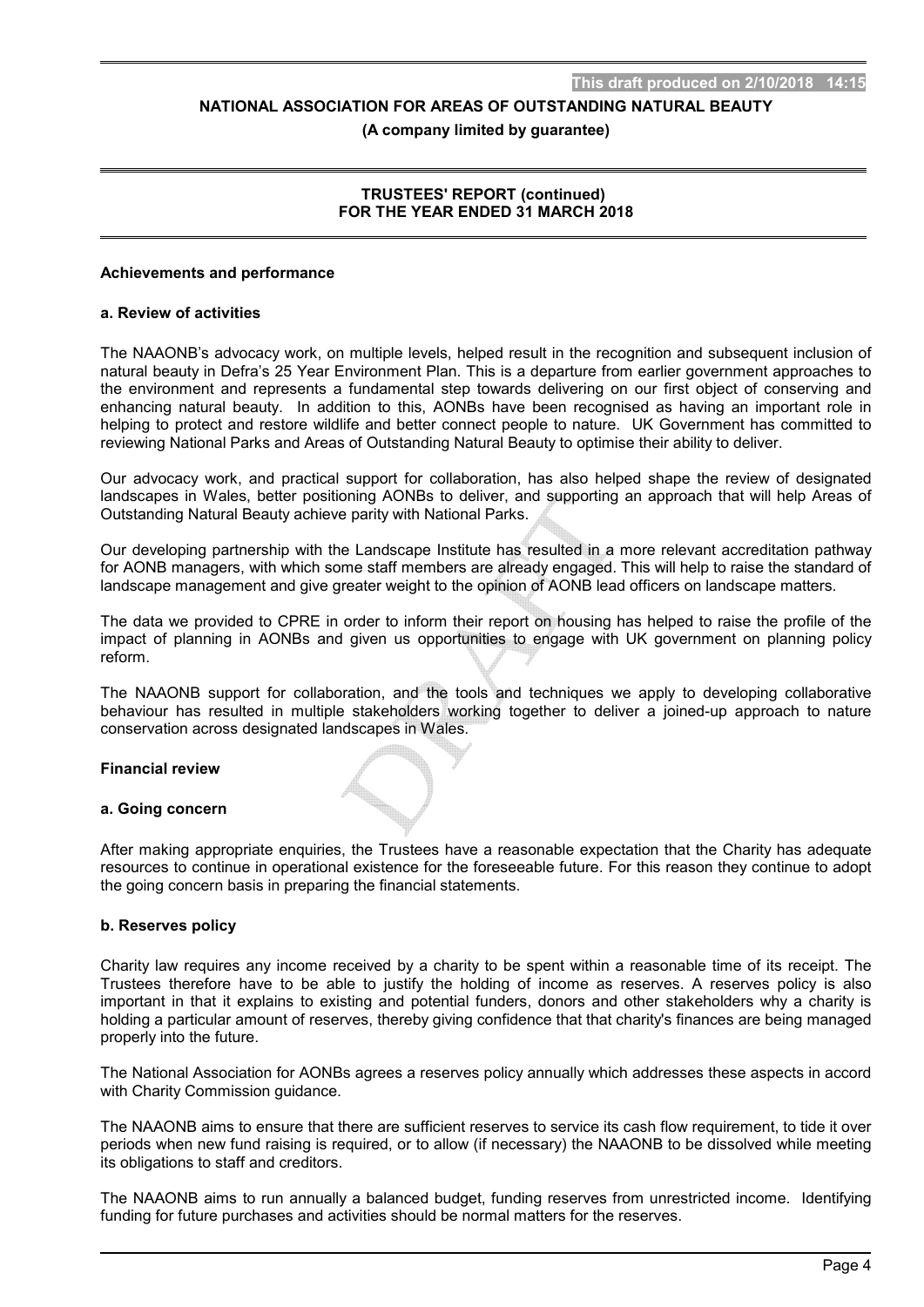**(A company limited by guarantee)**

## **TRUSTEES' REPORT (continued) FOR THE YEAR ENDED 31 MARCH 2018**

The budgeted period is three years from the end of the spending year. Where there are uncertainties, appropriate levels of contingency funding will be applied. The three-year level of reserves is to be calculated by the Honorary Treasurer and the CEO at the same time as the annual budget is prepared. That level of reserves is then incorporated into the budget process as a whole. The level of reserves is monitored as one part of the periodic reporting of Management Accounts to the Board.

This policy will be reviewed annually during the budget setting process, and when there are significant changes in staff and/or project activity.

The current level of required reserves for this FY is estimated at circa £70k

## **Structure, governance and management**

## **a. Constitution**

The company is registered as a charitable company limited by guarantee and was set up by a Trust deed .

The company is constituted under a Trust deed and is a registered charity number 1158871.

The directors of the charitable company are its trustees for the purpose of charity law and throughout the report are collectively referred to as trustees. The governing body of the National Association for AONBs is its Board. The Board is composed of all trustees who are volunteers and is authorised to appoint new members to fill vacancies arising through resignation or death of an existing member. The trustees, when complete, consist of at least five and not more than nine individuals. The Articles of Association of the National Association for AONBs govern the appointment of trustees and are available on request. The Board agrees the National Association for AONBs' annual budget and strategic plan, while the day to day management of the National Association for AONBs is delegated to its Chief Executive, Howard Davies. The charity constitutes a limited company, limited by guarantee, as defined by the Companies Act 2006.

On appointment, trustees are provided with a membership pack and are issued with a copy of the Charity Commission's guidance on becoming a trustee and guidance on campaigning and political activity. All trustees have Charity Commission log in if required. The Board shares information on useful training and is considering bespoke training for trustees.

#### **b. Method of appointment or election of Trustees**

The management of the company is the responsibility of the Trustees who are elected and co-opted under the terms of the Trust deed.

## **Plans for future periods**

#### **a. Future developments**

The Strategic direction of the charity is set out in its strategic plan 2016-2020. Its strategic objectives have been agreed by its membership:

- support policies for conserving and enhancing natural beauty,
- develop an understanding of AONBs and the issues they face,
- improve the way in which AONB Partnerships, Conservation Boards, and the NAAONB work together,
- secure and manage resources.

The strategic plan will be reviewed in 2019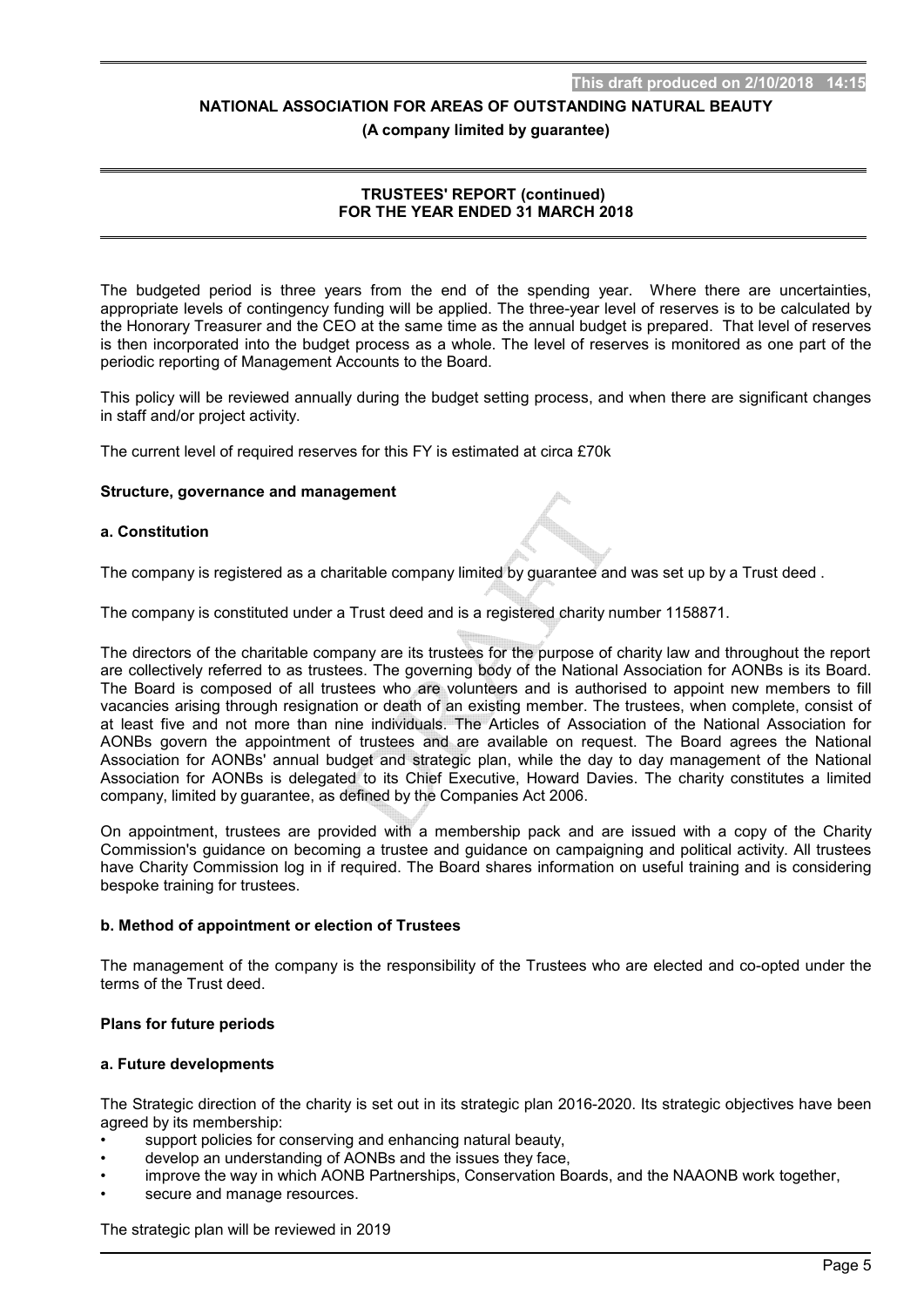#### **(A company limited by guarantee)**

## **TRUSTEES' REPORT (continued) FOR THE YEAR ENDED 31 MARCH 2018**

#### **Trustees' responsibilities statement**

The Trustees (who are also directors of Natural association of outstanding natural beauty for the purposes of company law) are responsible for preparing the Trustees' report and the financial statements in accordance with applicable law and United Kingdom Accounting Standards (United Kingdom Generally Accepted Accounting Practice).

Company law requires the Trustees to prepare financial statements for each financial year. Under company law the Trustees must not approve the financial statements unless they are satisfied that they give a true and fair view of the state of affairs of the charitable company and of the incoming resources and application of resources, including the income and expenditure, of the charitable company for that period. In preparing these financial statements, the Trustees are required to:

- select suitable accounting policies and then apply them consistently;
- observe the methods and principles in the Charities SORP;
- make judgments and accounting estimates that are reasonable and prudent;
- prepare the financial statements on the going concern basis unless it is inappropriate to presume that the charitable company will continue in operation.

The Trustees are responsible for keeping adequate accounting records that are sufficient to show and explain the charitable company's transactions and disclose with reasonable accuracy at any time the financial position of the charitable company and enable them to ensure that the financial statements comply with the Companies Act 2006. They are also responsible for safeguarding the assets of the charitable company and hence for taking reasonable steps for the prevention and detection of fraud and other irregularities.

This report was approved by the Trustees, on and signed on their behalf by:

**P Hygate, Chairman**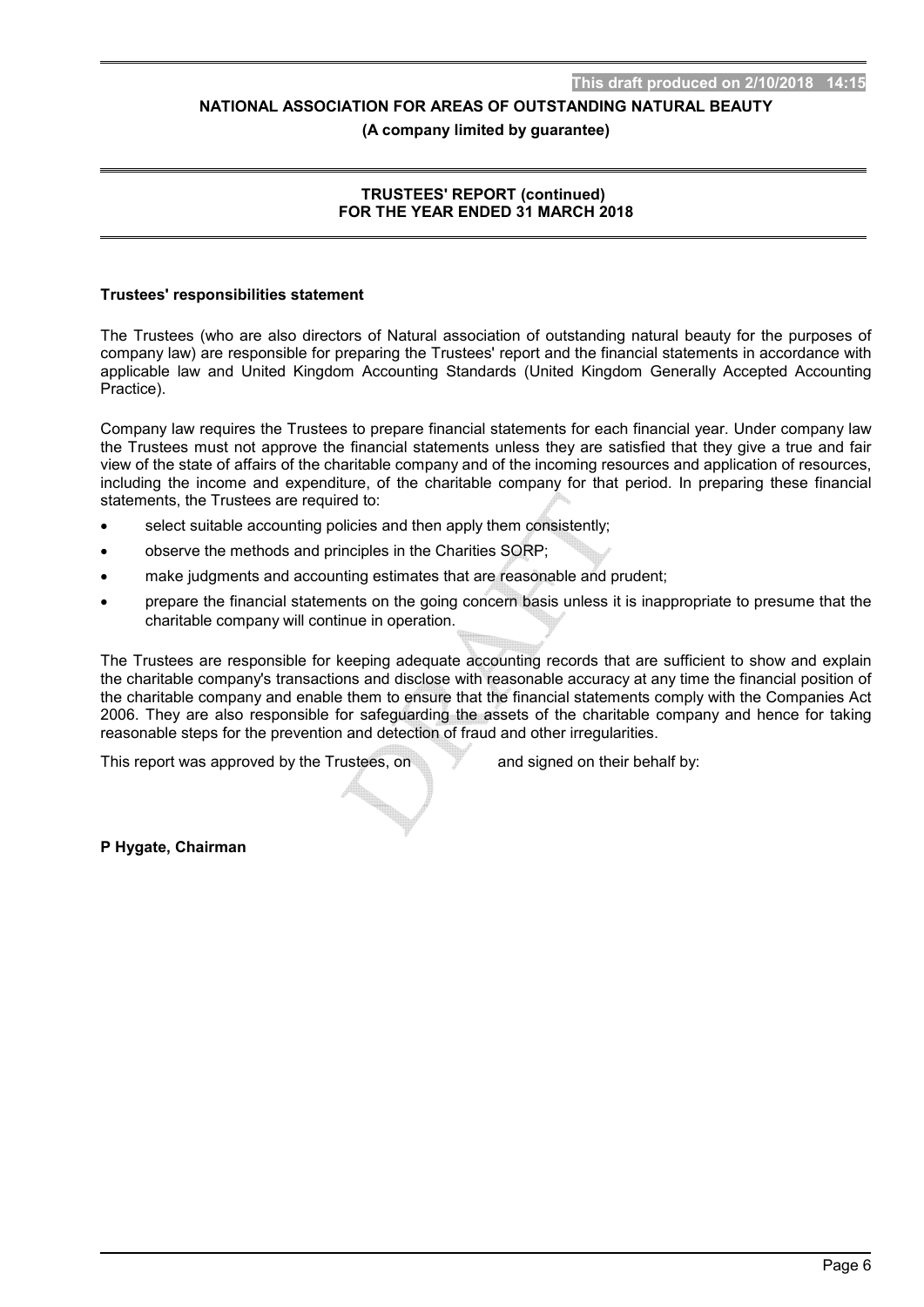**(A company limited by guarantee)**

## **INDEPENDENT EXAMINER'S REPORT FOR THE YEAR ENDED 31 MARCH 2018**

#### **Independent Examiner's Report to the Trustees of National Association for Areas of Outstanding Natural Beauty (the 'company')**

I report to the charity Trustees on my examination of the accounts of the company for the year ended 31 March 2018.

This report is made solely to the company's Trustees, as a body, in accordance with Part 4 of the Charities (Accounts and Reports) Regulations 2008. My work has been undertaken so that I might state to the company's Trustees those matters I am required to state to them in an Independent examiner's report and for no other purpose. To the fullest extent permitted by law, I do not accept or assume responsibility to anyone other than the company and the company's Trustees as a body, for my work or for this report.

#### **Responsibilities and Basis of Report**

As the Trustees of the company (and its directors for the purposes of company law) you are responsible for the preparation of the accounts in accordance with the requirements of the Companies Act 2006 ('the 2006 Act').

Having satisfied myself that the accounts of the company are not required to be audited under Part 16 of the 2006 Act and are eligible for independent examination, I report in respect of my examination of the company's accounts carried out under section 145 of the Charities Act 2011 ('the 2011 Act'). In carrying out my examination I have followed the Directions given by the Charity Commission under section 145(5)(b) of the 2011 Act.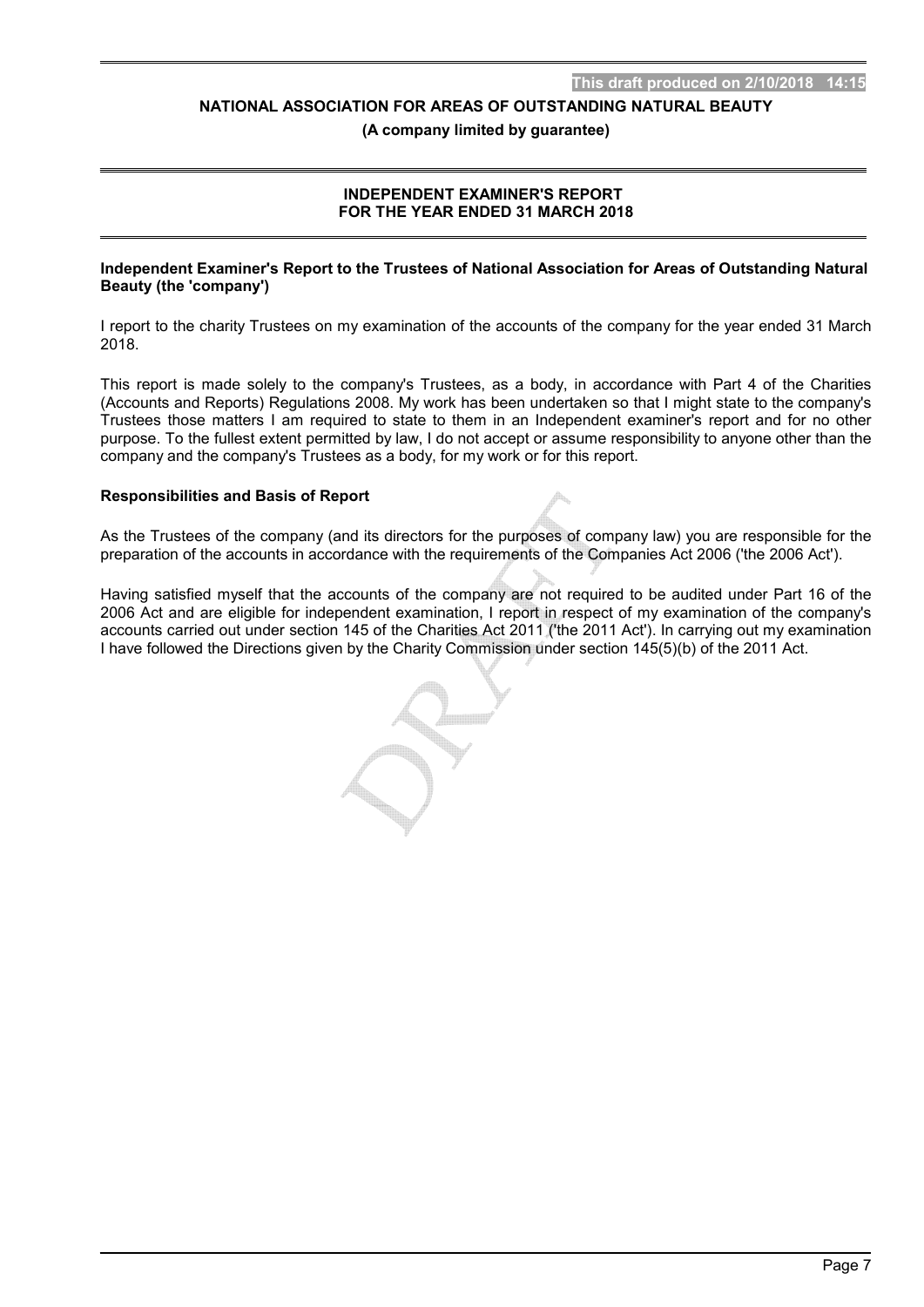#### **(A company limited by guarantee)**

## **INDEPENDENT EXAMINER'S REPORT (continued) FOR THE YEAR ENDED 31 MARCH 2018**

#### **Independent Examiner's Statement**

Since the company's gross income exceeded £250,000 your examiner must be a member of a body listed in section 145 of the 2011 Act. I confirm that I am qualified to undertake the examination because I am a member of (enter body here), which is one of the listed bodies.

I have completed my examination. I can confirm that no matters have come to my attention in connection with the examination giving me cause to believe:

- 1. accounting records were not kept in respect of the company as required by section 386 of the 2006 Act; or
- 2. the accounts do not accord with those records; or
- 3. the accounts do not comply with the accounting requirements of section 396 of the 2006 Act other than any requirement that the accounts give a 'true and fair' view which is not a matter considered as part of an independent examination; or
- 4. the accounts have not been prepared in accordance with the methods and principles of the Statement of Recommended Practice for accounting and reporting by charities [applicable to charities preparing their accounts in accordance with the Financial Reporting Standard applicable in the UK and Republic of Ireland (FRS 102)].

I have no concerns and have come across no other matters in connection with the examination to which attention should be drawn in this report in order to enable a proper understanding of the accounts to be reached.

Signed: Dated: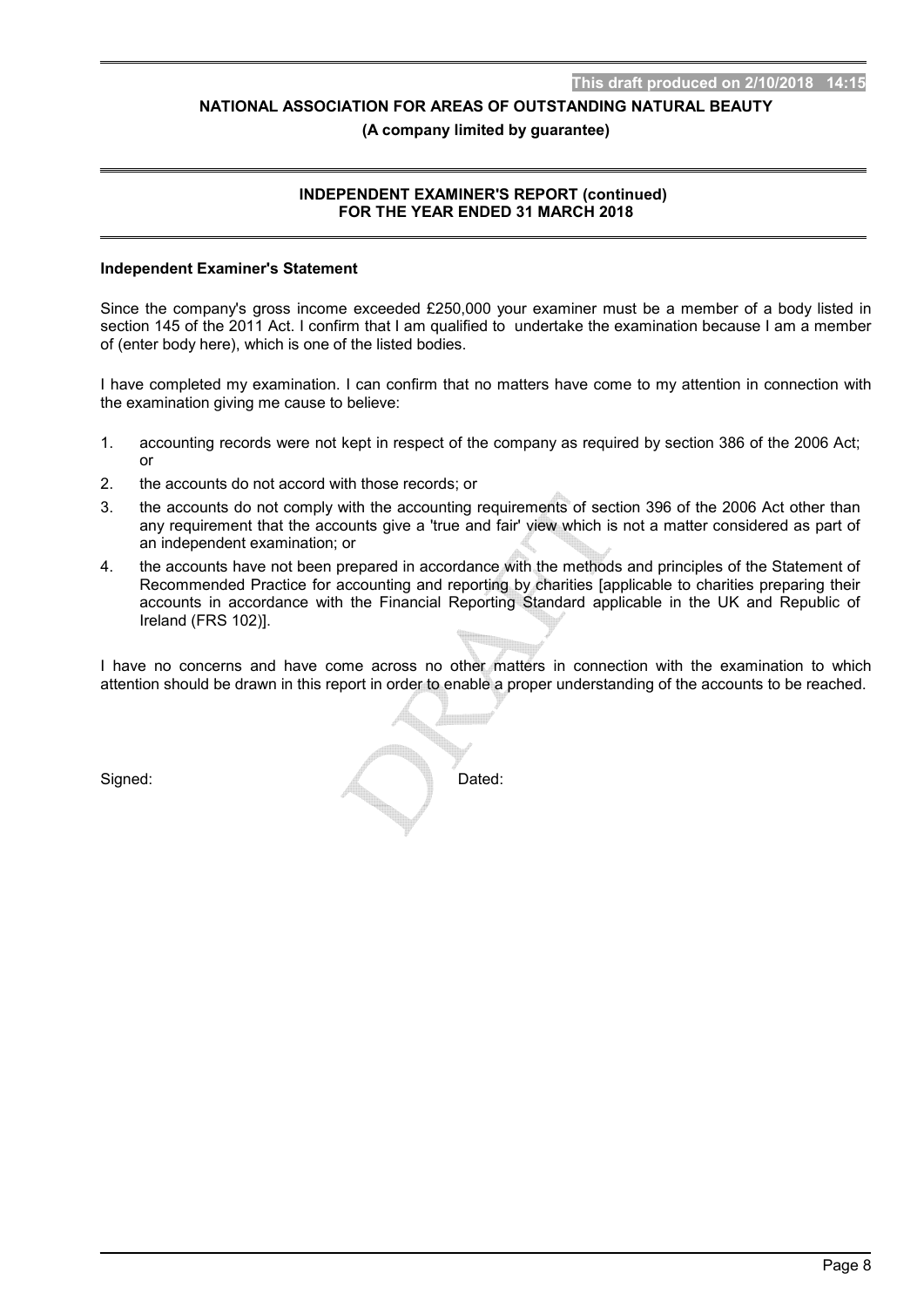**(A company limited by guarantee)**

## **STATEMENT OF FINANCIAL ACTIVITIES INCORPORATING INCOME AND EXPENDITURE ACCOUNT FOR THE YEAR ENDED 31 MARCH 2018**

|                                                                      | <b>Note</b>    | <b>Unrestricted</b><br>funds<br>2018<br>£ | <b>Restricted</b><br>funds<br>2018<br>£ | <b>Total</b><br>funds<br>2018<br>£ | Total<br>funds<br>2017<br>£ |
|----------------------------------------------------------------------|----------------|-------------------------------------------|-----------------------------------------|------------------------------------|-----------------------------|
| <b>INCOME FROM:</b>                                                  |                |                                           |                                         |                                    |                             |
| Donations and legacies<br>Charitable activities<br>Investments       | 2<br>3<br>4    | 250,554<br>47,300                         | 12,964<br>32,120                        | 263,518<br>79,420                  | 253,979<br>61,392<br>5      |
| <b>TOTAL INCOME</b>                                                  |                | 297,855                                   | 45,084                                  | 342,939                            | 315,376                     |
| <b>EXPENDITURE ON:</b>                                               |                |                                           |                                         |                                    |                             |
| Charitable activities                                                | $\overline{7}$ | 267,605                                   | 31,964                                  | 299,569                            | 296,466                     |
| <b>TOTAL EXPENDITURE</b>                                             | 8              | 267,605                                   | 31,964                                  | 299,569                            | 296,466                     |
| <b>NET BEFORE TRANSFERS</b><br><b>Transfers between Funds</b>        | 16             | 30,250<br>3,485                           | 13,120<br>(3, 485)                      | 43,370                             | 18,910                      |
| <b>NET INCOME BEFORE OTHER</b><br><b>RECOGNISED GAINS AND LOSSES</b> |                | 33,735                                    | 9,635                                   | 43,370                             | 18,910                      |
| <b>NET MOVEMENT IN FUNDS</b>                                         |                | 33,735                                    | 9,635                                   | 43,370                             | 18,910                      |
| <b>RECONCILIATION OF FUNDS:</b>                                      |                |                                           |                                         |                                    |                             |
| Total funds brought forward                                          |                | 68,410                                    | 3,485                                   | 71,895                             | 52,985                      |
| <b>TOTAL FUNDS CARRIED FORWARD</b>                                   |                | 102,145                                   | 13,120                                  | 115,265                            | 71,895                      |
|                                                                      |                |                                           |                                         |                                    |                             |

The notes on pages 11 to 21 form part of these financial statements.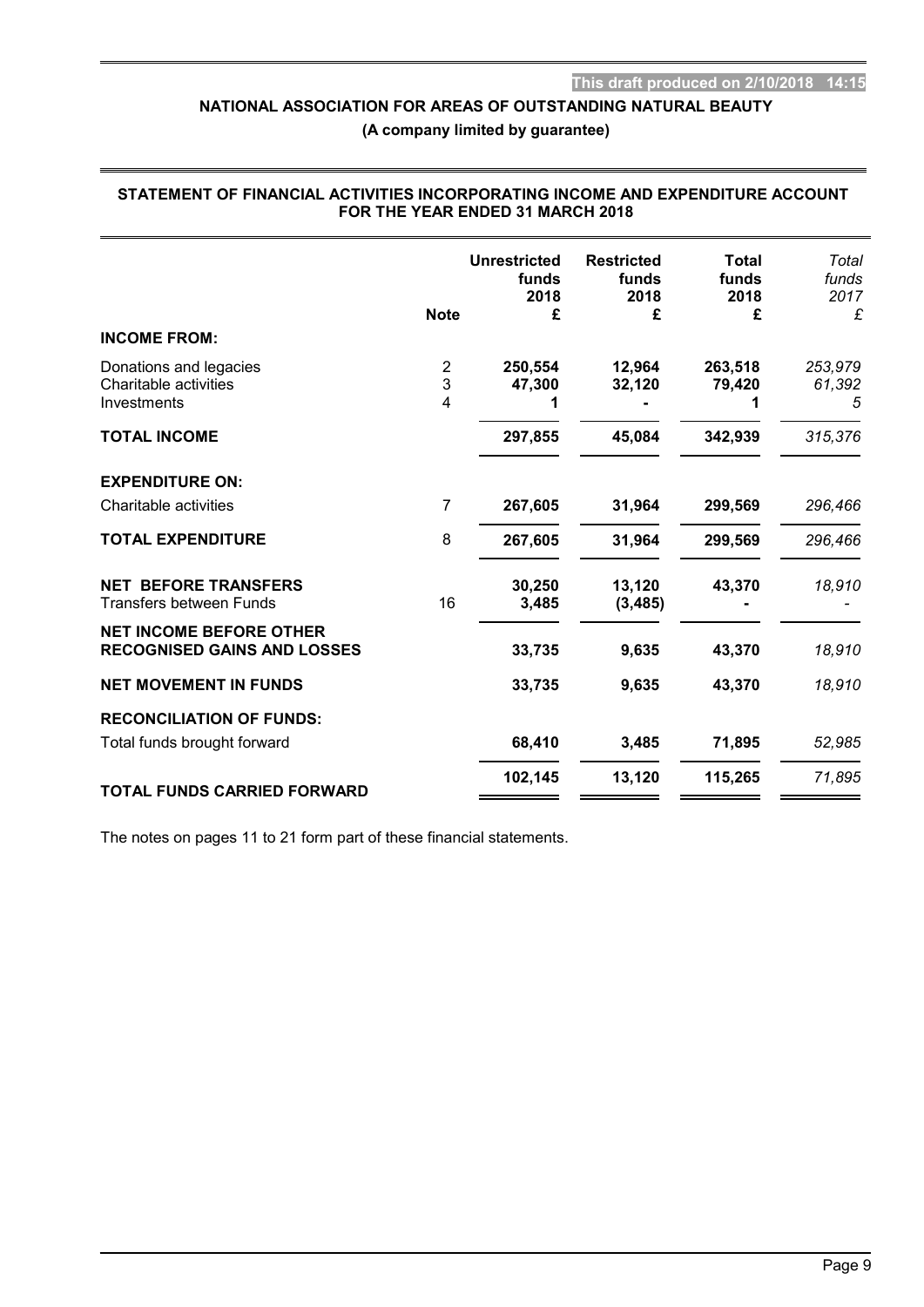#### **(A company limited by guarantee) REGISTERED NUMBER: 04729800**

| <b>BALANCE SHEET</b><br><b>AS AT 31 MARCH 2018</b>       |             |           |         |           |        |
|----------------------------------------------------------|-------------|-----------|---------|-----------|--------|
|                                                          |             |           | 2018    |           | 2017   |
|                                                          | <b>Note</b> | £         | £       | £         | £      |
| <b>FIXED ASSETS</b>                                      |             |           |         |           |        |
| Tangible assets                                          | 13          |           | 671     |           | 1,270  |
| <b>CURRENT ASSETS</b>                                    |             |           |         |           |        |
| <b>Debtors</b>                                           | 14          | 73,201    |         | 76,041    |        |
| Cash at bank and in hand                                 |             | 83,278    |         | 61,219    |        |
|                                                          |             | 156,479   |         | 137,260   |        |
| <b>CREDITORS: amounts falling due within</b><br>one year | 15          | (41, 885) |         | (66, 635) |        |
| <b>NET CURRENT ASSETS</b>                                |             |           | 114,594 |           | 70,625 |
| <b>NET ASSETS</b>                                        |             |           | 115,265 |           | 71,895 |
| <b>CHARITY FUNDS</b>                                     |             |           |         |           |        |
| <b>Restricted funds</b>                                  | 16          |           | 13,120  |           | 3,485  |
| Unrestricted funds                                       | 16          |           | 102,145 |           | 68,410 |
| <b>TOTAL FUNDS</b>                                       |             |           | 115,265 |           | 71,895 |

The company's financial statements have been prepared in accordance with the provisions applicable to companies subject to the small companies regime.

The Trustees consider that the company is entitled to exemption from the requirement to have an audit under the provisions of section 477 of the Companies Act 2006 ("the Act") and members have not required the company to obtain an audit for the year in question in accordance with section 476 of the Act.

The Trustees acknowledge their responsibilities for complying with the requirements of the Companies Act 2006 with respect to accounting records and the preparation of financial statements.

The financial statements were approved and authorised for issue by the Trustees on and and signed on their behalf, by:

#### **P Hygate, Chairman**

The notes on pages 11 to 21 form part of these financial statements.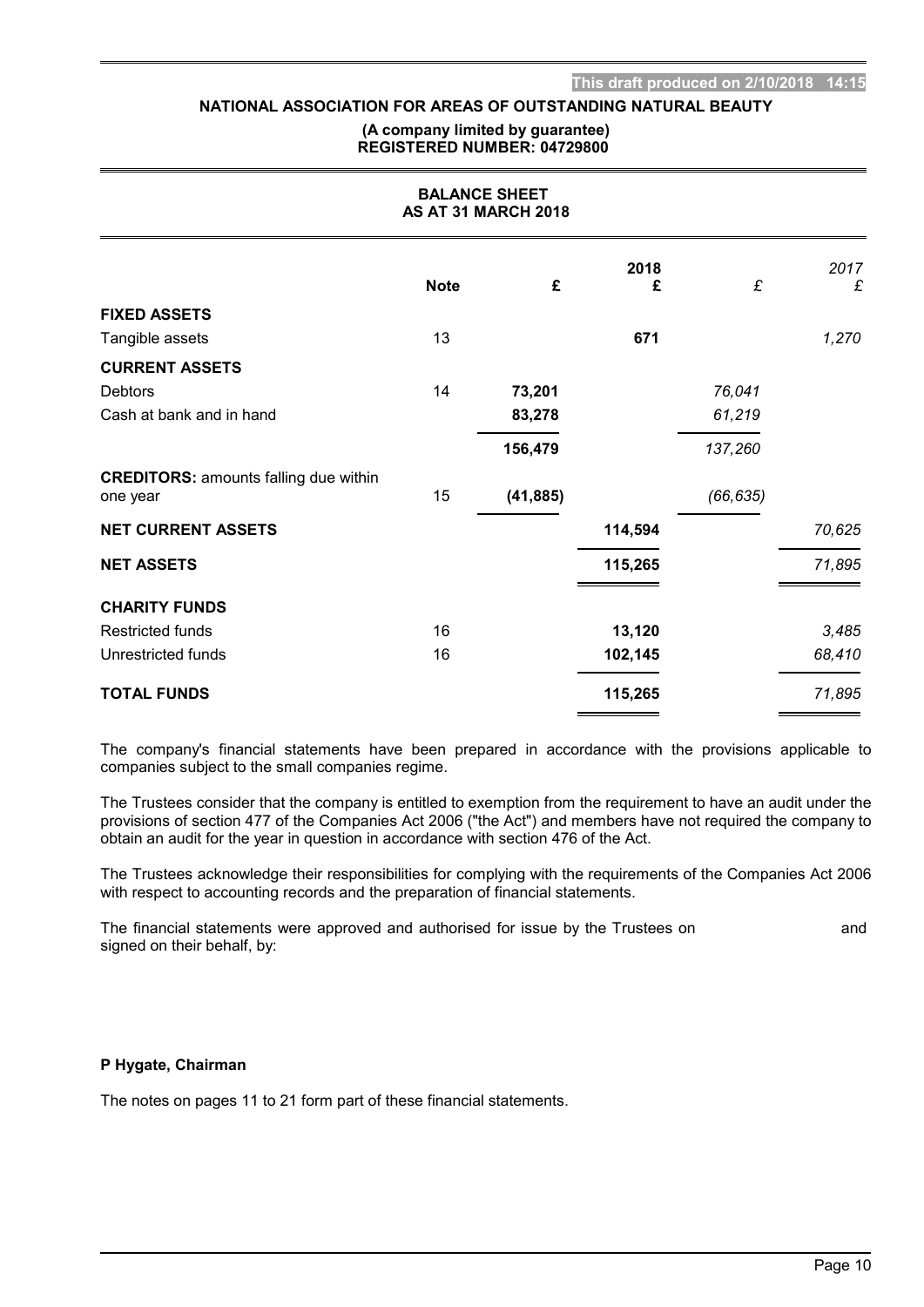#### **(A company limited by guarantee)**

## **NOTES TO THE FINANCIAL STATEMENTS FOR THE YEAR ENDED 31 MARCH 2018**

## **1. ACCOUNTING POLICIES**

#### **1.1 Basis of preparation of financial statements**

The financial statements have been prepared in accordance with Accounting and Reporting by Charities: Statement of Recommended Practice applicable to charities preparing their accounts in accordance with the Financial Reporting Standard applicable in the UK and Republic of Ireland (FRS 102) (effective 1 January 2015) - (Charities SORP (FRS 102)), the Financial Reporting Standard applicable in the UK and Republic of Ireland (FRS 102) and the Companies Act 2006.

National Association for Areas of Outstanding Natural Beauty meets the definition of a public benefit entity under FRS 102. Assets and liabilities are initially recognised at historical cost or transaction value unless otherwise stated in the relevant accounting policy.

#### **1.2 Company status**

The company is a company limited by guarantee. The members of the company are the Trustees named on page 1. In the event of the company being wound up, the liability in respect of the guarantee is limited to £1 per member of the company.

#### **1.3 Income**

All income is recognised once the company has entitlement to the income, it is probable that the income will be received and the amount of income receivable can be measured reliably.

Income tax recoverable in relation to investment income is recognised at the time the investment income is receivable.

## **1.4 Expenditure**

Expenditure is recognised once there is a legal or constructive obligation to transfer economic benefit to a third party, it is probable that a transfer of economic benefits will be required in settlement and the amount of the obligation can be measured reliably. Expenditure is classified by activity. The costs of each activity are made up of the total of direct costs and shared costs, including support costs involved in undertaking each activity. Direct costs attributable to a single activity are allocated directly to that activity. Shared costs which contribute to more than one activity and support costs which are not attributable to a single activity are apportioned between those activities on a basis consistent with the use of resources. Central staff costs are allocated on the basis of time spent, and depreciation charges allocated on the portion of the asset's use.

Support costs are those costs incurred directly in support of expenditure on the objects of the company and include project management carried out at Headquarters. Governance costs are those incurred in connection with administration of the company and compliance with constitutional and statutory requirements.

All expenditure is inclusive of irrecoverable VAT.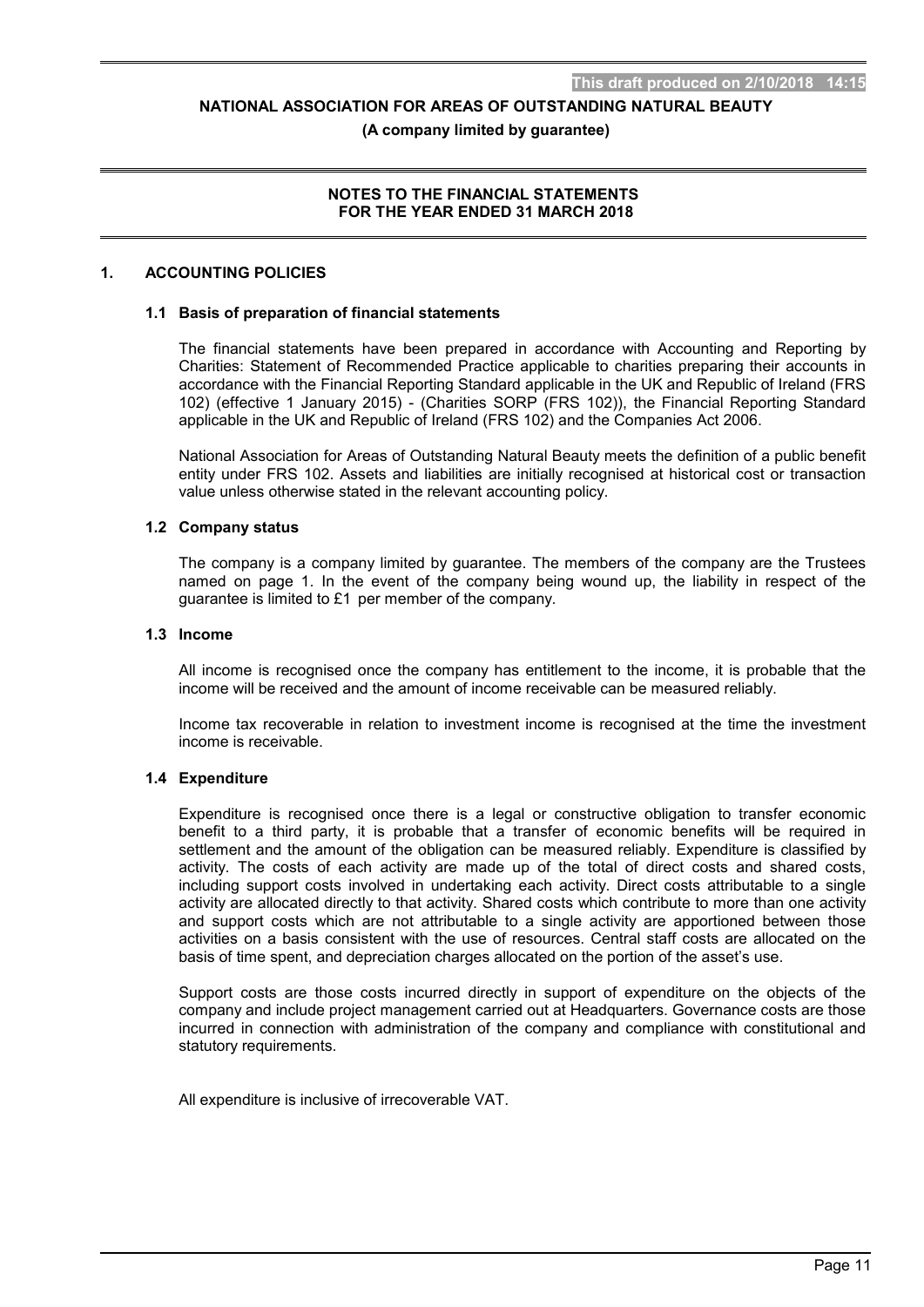#### **(A company limited by guarantee)**

## **NOTES TO THE FINANCIAL STATEMENTS FOR THE YEAR ENDED 31 MARCH 2018**

#### **1. ACCOUNTING POLICIES (continued)**

#### **1.5 Tangible fixed assets and depreciation**

Tangible fixed assets are carried at cost, net of depreciation and any provision for impairment. Depreciation is provided at rates calculated to write off the cost of fixed assets, less their estimated residual value, over their expected useful lives on the following bases:

| Office equipment   |   | 25% reducing balance |
|--------------------|---|----------------------|
| Computer equipment | - | 25% on cost          |

#### **1.6 Interest receivable**

Interest on funds held on deposit is included when receivable and the amount can be measured reliably by the company; this is normally upon notification of the interest paid or payable by the Bank.

#### **1.7 Debtors**

Trade and other debtors are recognised at the settlement amount after any trade discount offered. Prepayments are valued at the amount prepaid net of any trade discounts due.

#### **1.8 Cash at Bank and in hand**

Cash at bank and in hand includes cash and short term highly liquid investments with a short maturity of three months or less from the date of acquisition or opening of the deposit or similar account.

### **1.9 Liabilities and provisions**

Liabilities are recognised when there is an obligation at the Balance sheet date as a result of a past event, it is probable that a transfer of economic benefit will be required in settlement, and the amount of the settlement can be estimated reliably. Liabilities are recognised at the amount that the company anticipates it will pay to settle the debt or the amount it has received as advanced payments for the goods or services it must provide. Provisions are measured at the best estimate of the amounts required to settle the obligation. Where the effect of the time value of money is material, the provision is based on the present value of those amounts, discounted at the pre-tax discount rate that reflects the risks specific to the liability. The unwinding of the discount is recognised within interest payable and similar charges.

#### **1.10 Financial instruments**

The company only has financial assets and financial liabilities of a kind that qualify as basic financial instruments. Basic financial instruments are initially recognised at transaction value and subsequently measured at their settlement value with the exception of bank loans which are subsequently measured at amortised cost using the effective interest method.

#### **1.11 Pensions**

The company operates a defined contribution pension scheme and the pension charge represents the amounts payable by the company to the fund in respect of the year.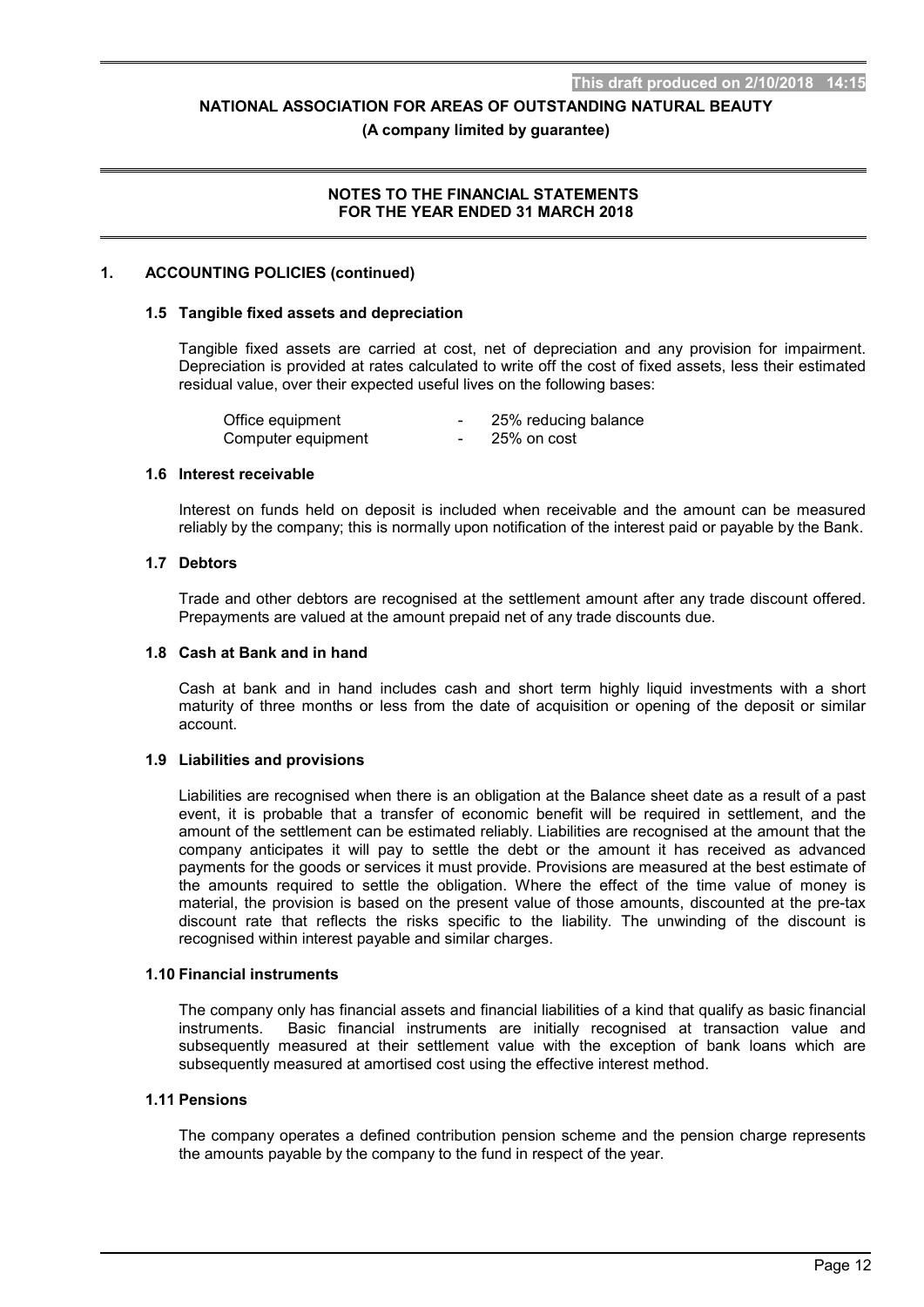#### **(A company limited by guarantee)**

## **NOTES TO THE FINANCIAL STATEMENTS FOR THE YEAR ENDED 31 MARCH 2018**

## **1. ACCOUNTING POLICIES (continued)**

#### **1.12 Fund accounting**

General funds are unrestricted funds which are available for use at the discretion of the Trustees in furtherance of the general objectives of the company and which have not been designated for other purposes.

Designated funds comprise unrestricted funds that have been set aside by the Trustees for particular purposes. The aim and use of each designated fund is set out in the notes to the financial .<br>statements

Restricted funds are funds which are to be used in accordance with specific restrictions imposed by donors or which have been raised by the company for particular purposes. The costs of raising and administering such funds are charged against the specific fund. The aim and use of each restricted fund is set out in the notes to the financial statements.

## **2. INCOME FROM DONATIONS AND LEGACIES**

|                                                  | <b>Unrestricted</b><br>funds<br>2018<br>£ | <b>Restricted</b><br>funds<br>2018<br>£ | <b>Total</b><br>funds<br>2018<br>£  | Total<br>funds<br>2017<br>£ |
|--------------------------------------------------|-------------------------------------------|-----------------------------------------|-------------------------------------|-----------------------------|
| Membership contibutions<br>Grants<br>Sponsorship | 97,252<br>153,302                         | 12,964<br>$\blacksquare$                | 97,252<br>166,266<br>$\blacksquare$ | 107,346<br>146,133<br>500   |
| Total donations and legacies                     | 250,554                                   | 12,964                                  | 263,518                             | 253,979                     |
| Total 2017                                       | 253,979                                   |                                         | 253,979                             |                             |

## **3. INCOME FROM CHARITABLE ACTIVITIES**

|                                                  | <b>Unrestricted</b><br>funds<br>2018<br>£ | <b>Restricted</b><br>funds<br>2018<br>£ | <b>Total</b><br>funds<br>2018<br>£ | Total<br>funds<br>2017<br>£ |
|--------------------------------------------------|-------------------------------------------|-----------------------------------------|------------------------------------|-----------------------------|
| Charitable activities<br>Sales research<br>Sales | 1,898<br>45,402                           | 11,220<br>20,900<br>$\blacksquare$      | 13,118<br>20,900<br>45,402         | 7,723<br>53,669             |
|                                                  | 47,300                                    | 32,120                                  | 79,420                             | 61,392                      |
| <b>Total 2017</b>                                | 61,392                                    | ٠                                       | 61,392                             |                             |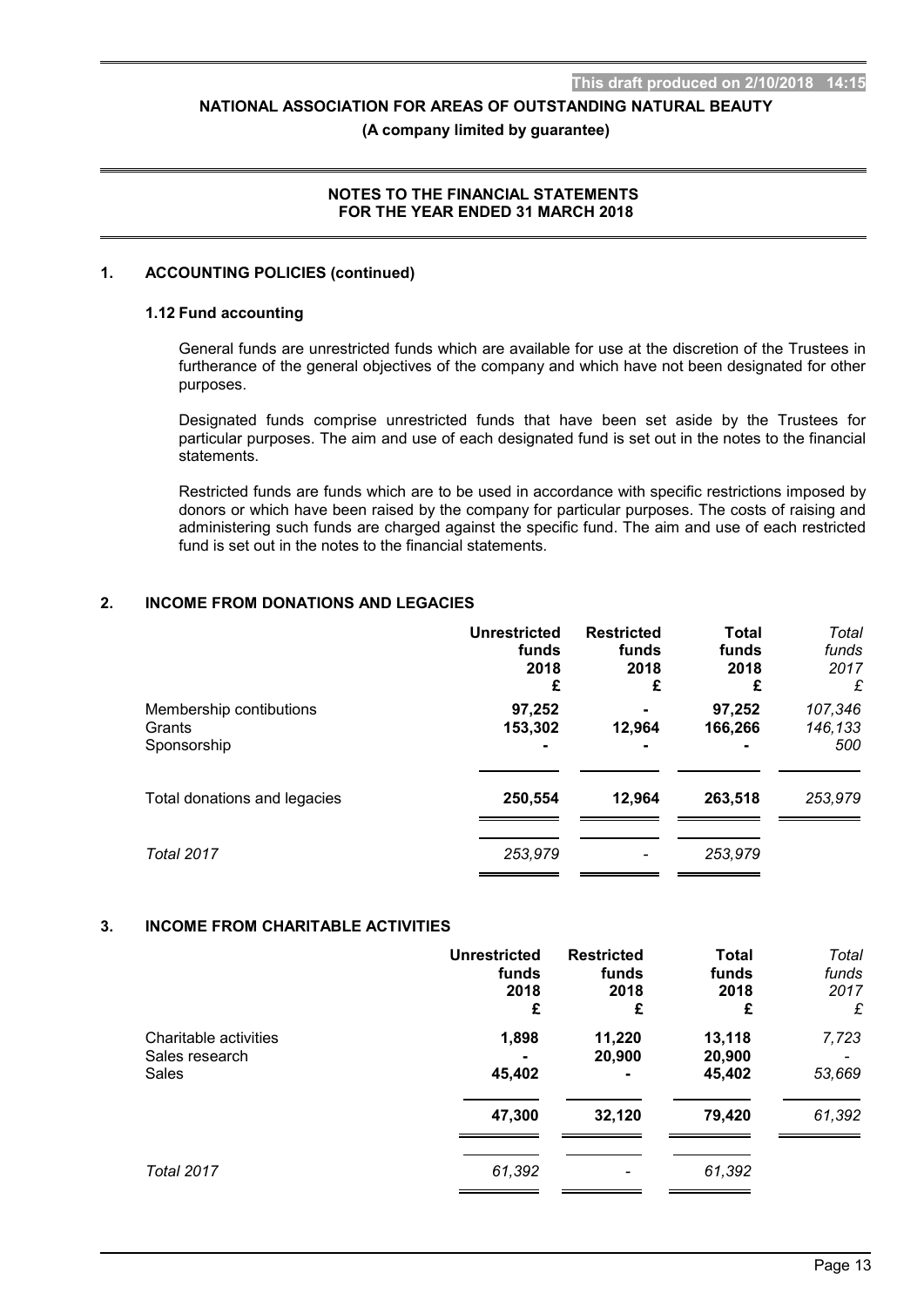## **(A company limited by guarantee)**

## **NOTES TO THE FINANCIAL STATEMENTS FOR THE YEAR ENDED 31 MARCH 2018**

## **4. INVESTMENT INCOME**

|                   | <b>Unrestricted</b><br>funds<br>2018<br>£ | <b>Restricted</b><br>funds<br>2018 | <b>Total</b><br>funds<br>2018<br>£ | Total<br>funds<br>2017<br>£ |
|-------------------|-------------------------------------------|------------------------------------|------------------------------------|-----------------------------|
| Investment income | 1                                         | $\blacksquare$                     | 1                                  | 5                           |
| <b>Total 2017</b> | 5                                         |                                    | 5                                  |                             |

## **5. SUPPORT COSTS**

|                                  | £     | <b>Governance All activities</b><br>£ | Total<br>2018<br>£ | Total<br>2017<br>£ |
|----------------------------------|-------|---------------------------------------|--------------------|--------------------|
| Management                       |       | 31,693                                | 31,693             | 14,643             |
| Finance                          |       | 1,378                                 | 1,378              | 1,633              |
| Information technology           |       | 1,681                                 | 1,681              | 4,767              |
| Human resources                  |       | 38,596                                | 38,596             | 50,556             |
| <b>Sundries</b>                  |       | 1,078                                 | 1,078              | 877                |
| Charitable activities            |       | 15,098                                | 15,098             | 14,110             |
| <b>Bad debts</b>                 |       |                                       |                    | 2,840              |
| Governance                       | 6,181 |                                       | 6,181              | 5,591              |
| Profit/loss on disposal of fixed |       |                                       |                    |                    |
| assets                           |       | 275                                   | 275                |                    |
| Wages and salaries               |       | 170,493                               | 170,493            | 170,848            |
| Pension cost                     |       | 32,772                                | 32,772             | 30,175             |
| Depreciation                     |       | 324                                   | 324                | 426                |
|                                  | 6,181 | 293,388                               | 299,569            | 296,466            |
|                                  |       |                                       |                    |                    |
| <b>Total 2017</b>                | 5,591 | 290,875                               | 296,466            |                    |
|                                  |       |                                       |                    |                    |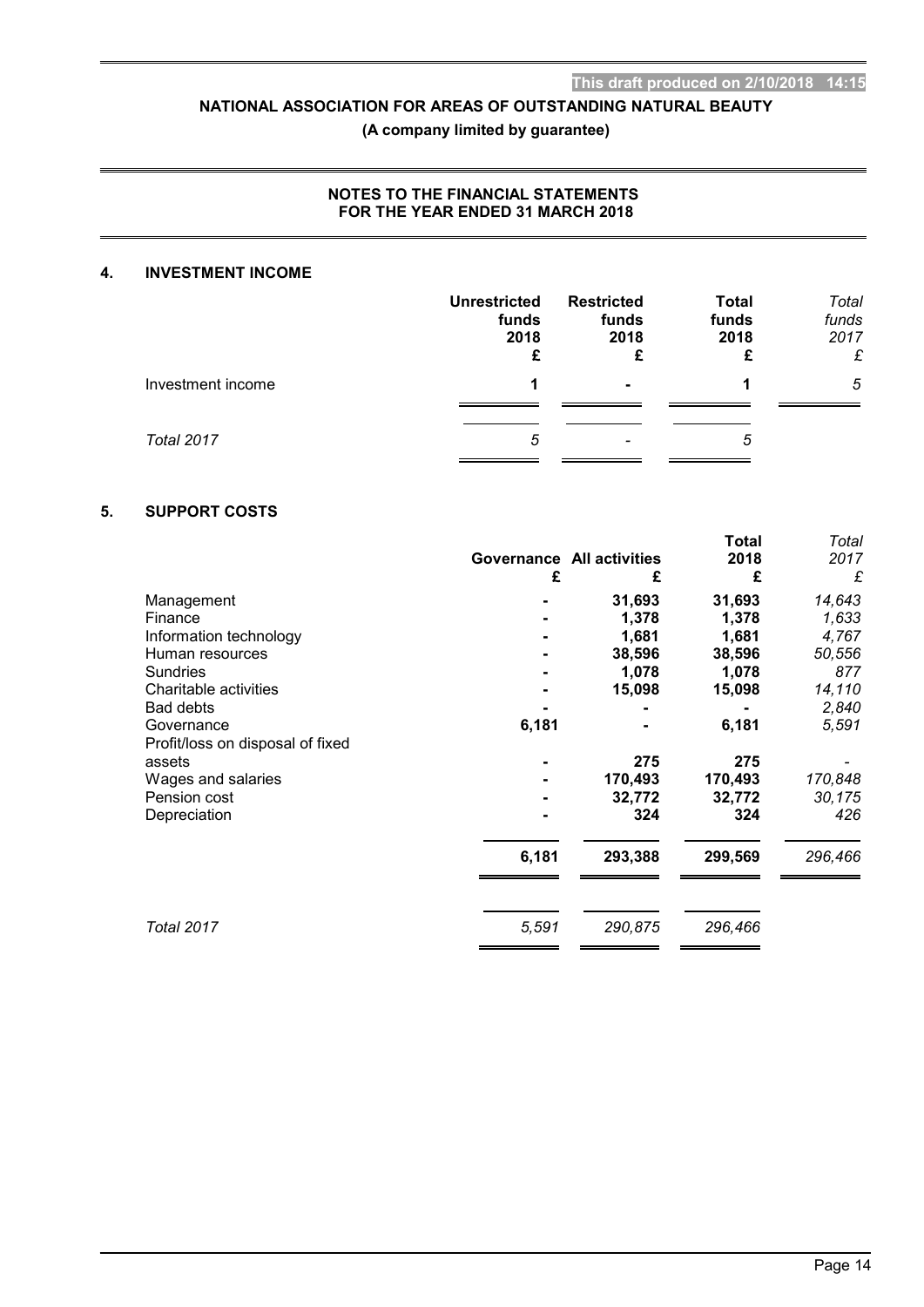**(A company limited by guarantee)**

## **NOTES TO THE FINANCIAL STATEMENTS FOR THE YEAR ENDED 31 MARCH 2018**

## **6. EXPENDITURE ANALYSIS**

|                                                                                                                  | <b>Unrestricted</b><br>funds<br>£ | <b>Restricted</b><br>funds<br>£ | Total<br>2018<br>£ | Total<br>2017<br>£ |
|------------------------------------------------------------------------------------------------------------------|-----------------------------------|---------------------------------|--------------------|--------------------|
| Promote conservation and enhancement of<br>natural beauity<br>Advance the education, understanding and           | 79,266                            |                                 | 79,266             | 138,660            |
| appreciation of the public<br>Promote efficiency and effectiveness of<br>organisations promoting or representing | 120,367                           |                                 | 120,367            | 80,322             |
| <b>AONBs</b>                                                                                                     | 93,945                            |                                 | 93,945             | 77,484             |
| Total                                                                                                            | 293,578                           |                                 | 293,578            | 296,466            |

# **7. GOVERNANCE COSTS**

|            | <b>Unrestricted</b><br>funds<br>2018 | <b>Restricted</b><br>funds<br>2018<br>£ | Total<br>funds<br>2018 | Total<br>funds<br>2017<br>£ |
|------------|--------------------------------------|-----------------------------------------|------------------------|-----------------------------|
| Governance | 6,181                                | $\blacksquare$                          | 6.181                  | 5.591                       |

## **8. ANALYSIS OF EXPENDITURE BY EXPENDITURE TYPE**

|                                            | 2018<br>£                 | <b>Staff costs Depreciation Other costs</b><br>2018<br>£ | 2018<br>£       | Total<br>2018<br>£ | Total<br>2017<br>£ |
|--------------------------------------------|---------------------------|----------------------------------------------------------|-----------------|--------------------|--------------------|
| Support costs<br>Expenditure on governance | 203,265<br>$\blacksquare$ | 324<br>۰                                                 | 89,799<br>6,181 | 293,388<br>6,181   | 290,875<br>5,591   |
|                                            | 203,265                   | 324                                                      | 95,980          | 299,569            | 296,466            |
| <b>Total 2017</b>                          | 201.023                   |                                                          | 151,733         | 352,756            |                    |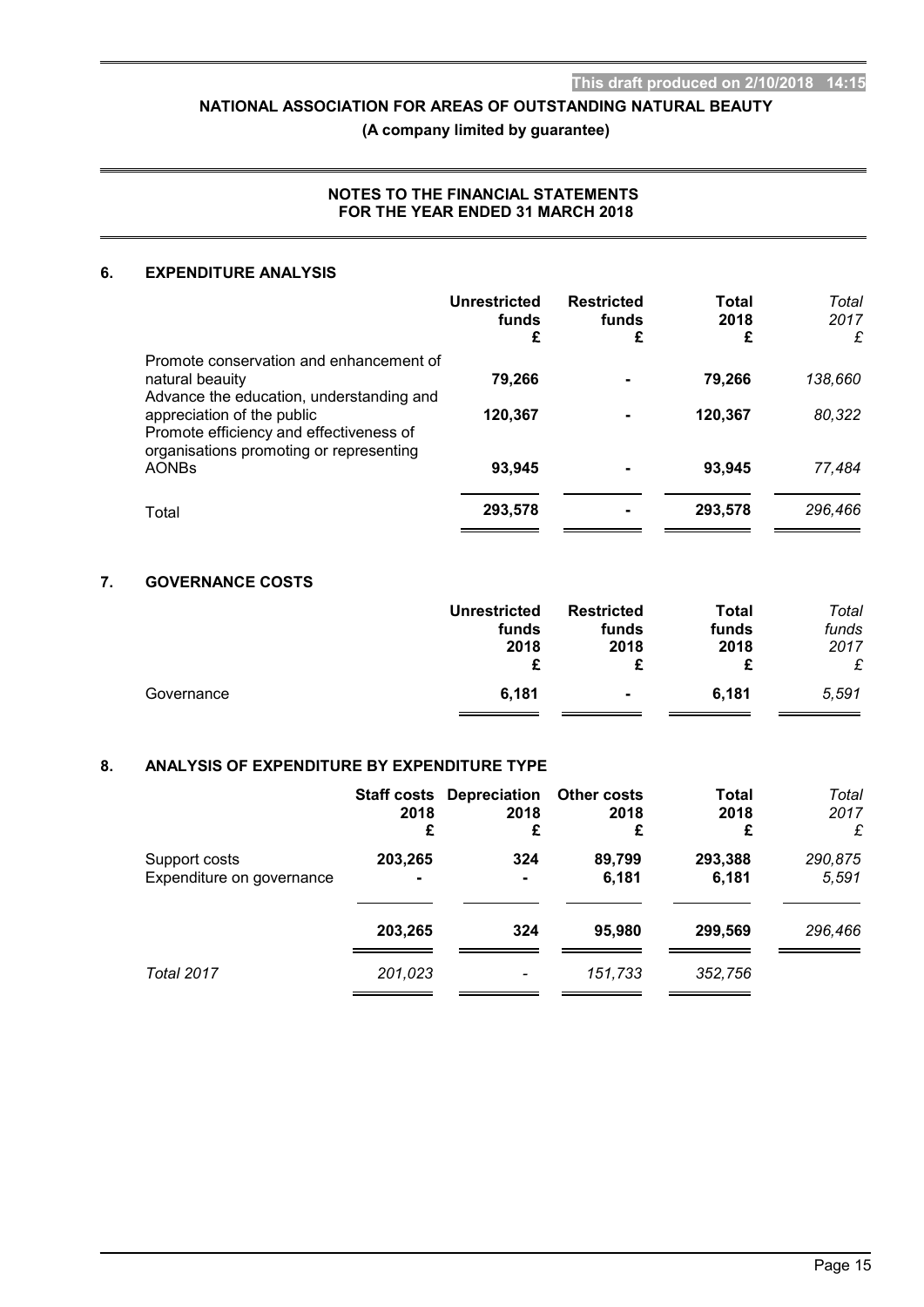## **(A company limited by guarantee)**

## **NOTES TO THE FINANCIAL STATEMENTS FOR THE YEAR ENDED 31 MARCH 2018**

## **9. ANALYSIS OF EXPENDITURE BY ACTIVITIES**

|               | <b>Support</b><br>costs<br>2018<br>£ | Total<br>2018<br>£ | Total<br>2017<br>£ |
|---------------|--------------------------------------|--------------------|--------------------|
| Support costs | 293,388                              | 293,388            | 290,875            |
| Total 2017    | 290,875                              | 290,875            |                    |

## **10. NET INCOME/(EXPENDITURE)**

This is stated after charging:

|                                                                  | 2018 | 2017 |
|------------------------------------------------------------------|------|------|
| Depreciation of tangible fixed assets:<br>- owned by the charity | 324  | 426  |

During the year, no Trustees received any benefits in kind (2017 - £NIL).

During the year, Trustees received reimbursement of expenses amounting to £1,532.

## **11. AUDITORS' REMUNERATION**

The Independent Examiner's remuneration amounts to an Independent Examination fee of £2,880 (2017 - £2,438).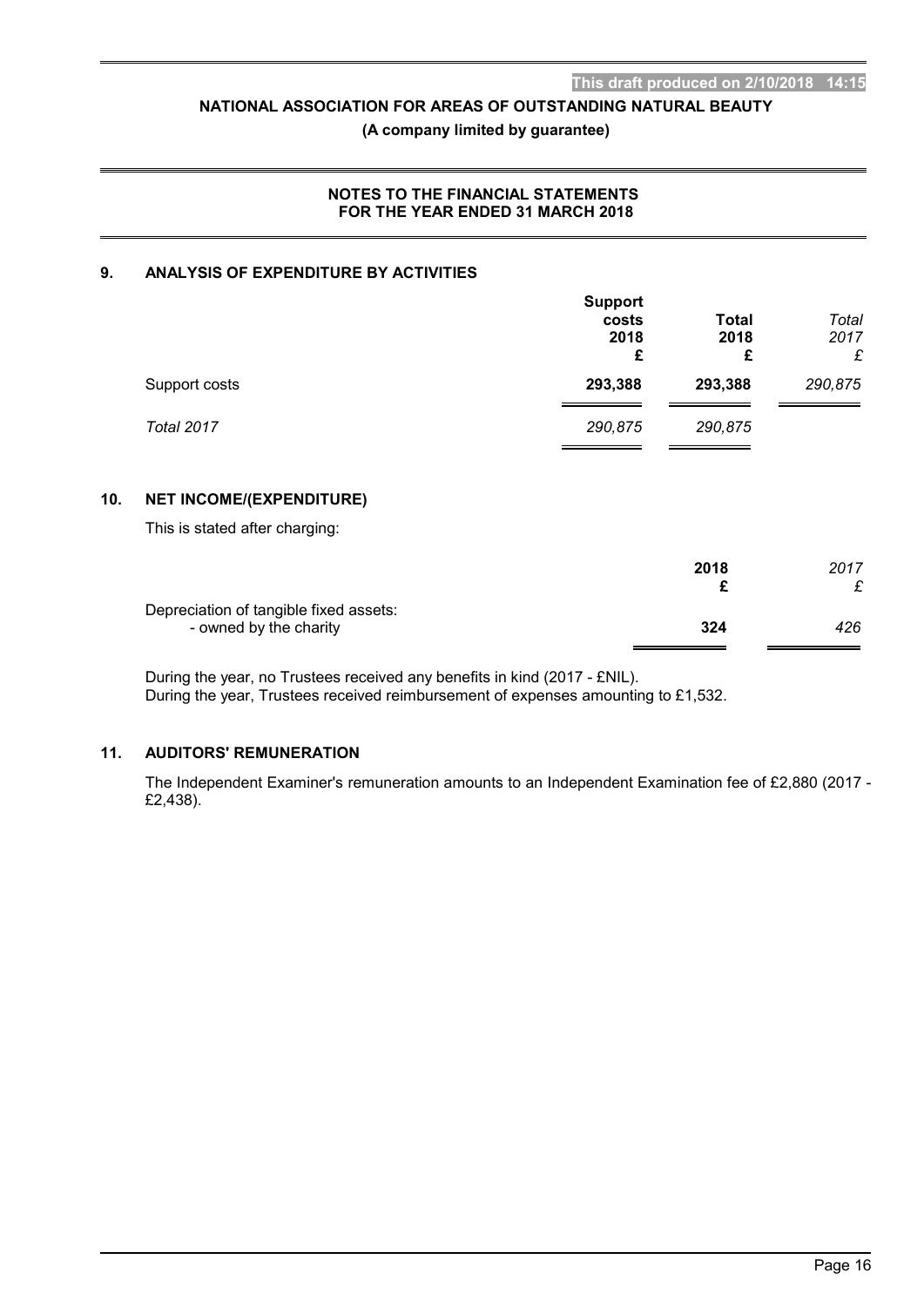# **(A company limited by guarantee)**

## **NOTES TO THE FINANCIAL STATEMENTS FOR THE YEAR ENDED 31 MARCH 2018**

## **12. STAFF COSTS**

Staff costs were as follows:

|                                     | 2018<br>£         | 2017<br>£         |
|-------------------------------------|-------------------|-------------------|
| Wages and salaries<br>Pension costs | 170,493<br>32,772 | 170,848<br>30,175 |
|                                     | 203,265           | 201,023           |

The average number of persons employed by the company during the year was as follows:

|                                                        | 2018<br>No. | 2017<br>No.    |
|--------------------------------------------------------|-------------|----------------|
| Management<br>Administration<br>Employee on Secondment | 2           | $\overline{2}$ |
|                                                        |             | 4              |

No employee received remuneration amounting to more than £60,000 in either year.

# **13. TANGIBLE FIXED ASSETS**

|                     | <b>Office</b><br>equipment<br>£ | Computer<br>equipment<br>£ | <b>Total</b><br>£ |
|---------------------|---------------------------------|----------------------------|-------------------|
| Cost                |                                 |                            |                   |
| At 1 April 2017     | 7,554                           | 1,200                      | 8,754             |
| <b>Disposals</b>    | (7, 100)                        |                            | (7, 100)          |
| At 31 March 2018    | 454                             | 1,200                      | 1,654             |
| <b>Depreciation</b> |                                 |                            |                   |
| At 1 April 2017     | 7,183                           | 301                        | 7,484             |
| Charge for the year | 24                              | 300                        | 324               |
| On disposals        | (6, 825)                        |                            | (6, 825)          |
| At 31 March 2018    | 382                             | 601                        | 983               |
| Net book value      |                                 |                            |                   |
| At 31 March 2018    | 72                              | 599                        | 671               |
| At 31 March 2017    | 371                             | 899                        | 1,270             |
|                     |                                 |                            |                   |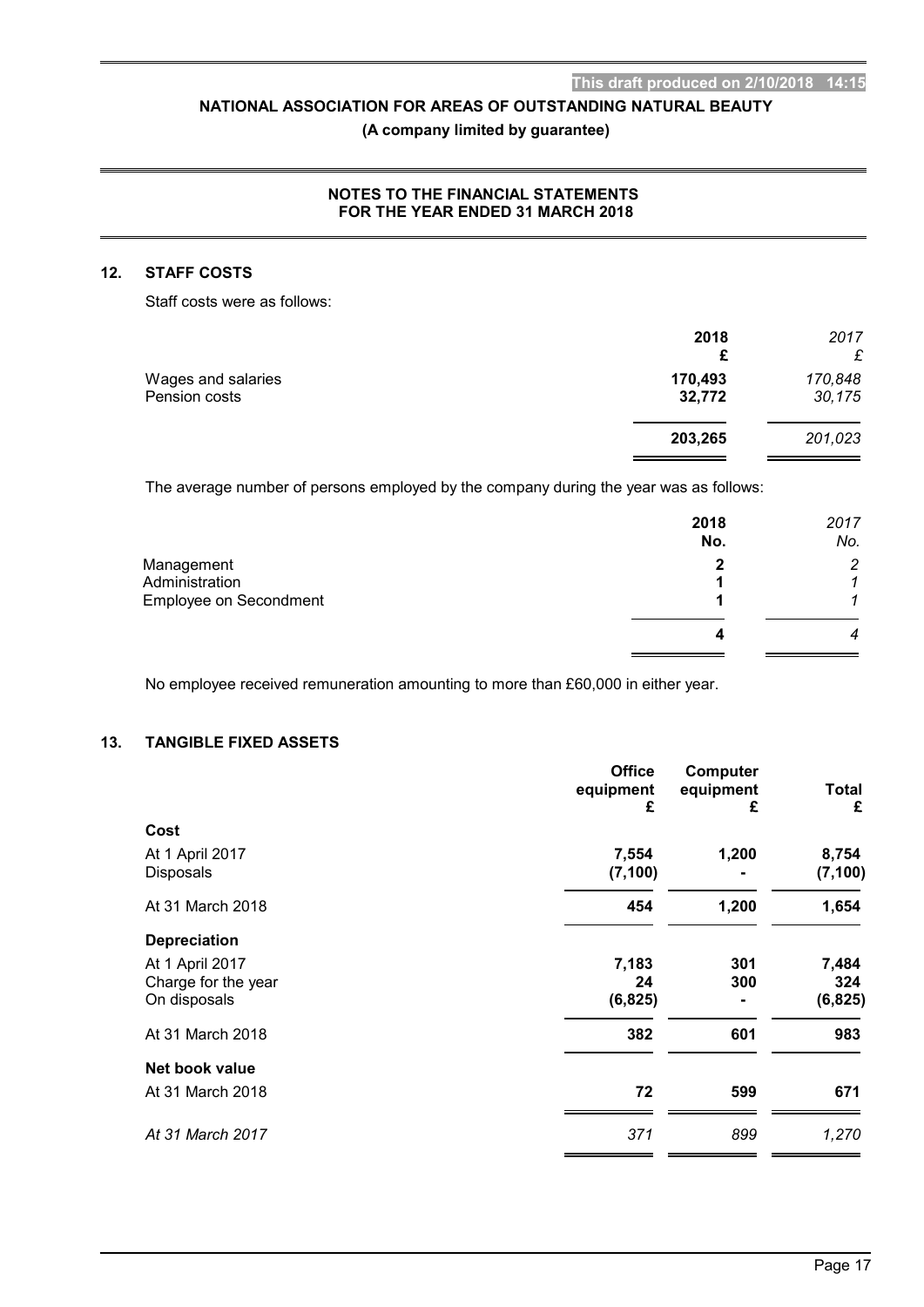# **(A company limited by guarantee)**

## **NOTES TO THE FINANCIAL STATEMENTS FOR THE YEAR ENDED 31 MARCH 2018**

## **14. DEBTORS**

|                                | 2018   | 2017<br>£ |
|--------------------------------|--------|-----------|
| Trade debtors                  | 34,644 | 44,385    |
| Prepayments and accrued income | 38,557 | 31,656    |
|                                | 73,201 | 76,041    |

## **15. CREDITORS: Amounts falling due within one year**

|                                    | 2018   | 2017   |
|------------------------------------|--------|--------|
|                                    | £      | £      |
| Payments received on account       | 5,136  | 9,700  |
| Trade creditors                    | 10,420 | 4,674  |
| Other taxation and social security | 2,985  | 3,040  |
| Other creditors                    | 1,004  | 1,859  |
| Accruals and deferred income       | 22,340 | 47,362 |
|                                    | 41,885 | 66,635 |
|                                    |        |        |

## **16. STATEMENT OF FUNDS**

# **STATEMENT OF FUNDS - CURRENT YEAR**

|                                                         | <b>Balance at</b><br>1 April 2017<br>£ | Income<br>£ | <b>Expenditure</b><br>£ | <b>Transfers</b><br>in/out<br>£ | <b>Balance at</b><br>31 March<br>2018<br>£ |
|---------------------------------------------------------|----------------------------------------|-------------|-------------------------|---------------------------------|--------------------------------------------|
| <b>Unrestricted funds</b>                               |                                        |             |                         |                                 |                                            |
| General Funds - all funds<br><b>Other General funds</b> | 68,410                                 | 297,855     | (264, 700)<br>(2,905)   | 3,485                           | 105,050<br>(2,905)                         |
|                                                         | 68,410                                 | 297,855     | (267, 605)              | 3,485                           | 102,145                                    |
| <b>Restricted funds</b>                                 |                                        |             |                         |                                 |                                            |
| <b>Welsh Member Training</b>                            | 2,950                                  |             |                         | (2,950)                         |                                            |
| <b>Future Landscapes Wales</b>                          | 535                                    | 12,964      | (12, 964)               | (535)                           |                                            |
| <b>CPRE</b> research                                    |                                        | 13,500      | (13, 500)               |                                 |                                            |
| <b>Mainstreaming Biodiversity</b>                       |                                        | 10,220      |                         |                                 | 10,220                                     |
| Management Plan Support                                 |                                        | 7,400       | (4,500)                 |                                 | 2,900                                      |
| Mentoring                                               |                                        | 1,000       | (1,000)                 |                                 |                                            |
|                                                         | 3,485                                  | 45,084      | (31, 964)               | (3, 485)                        | 13,120                                     |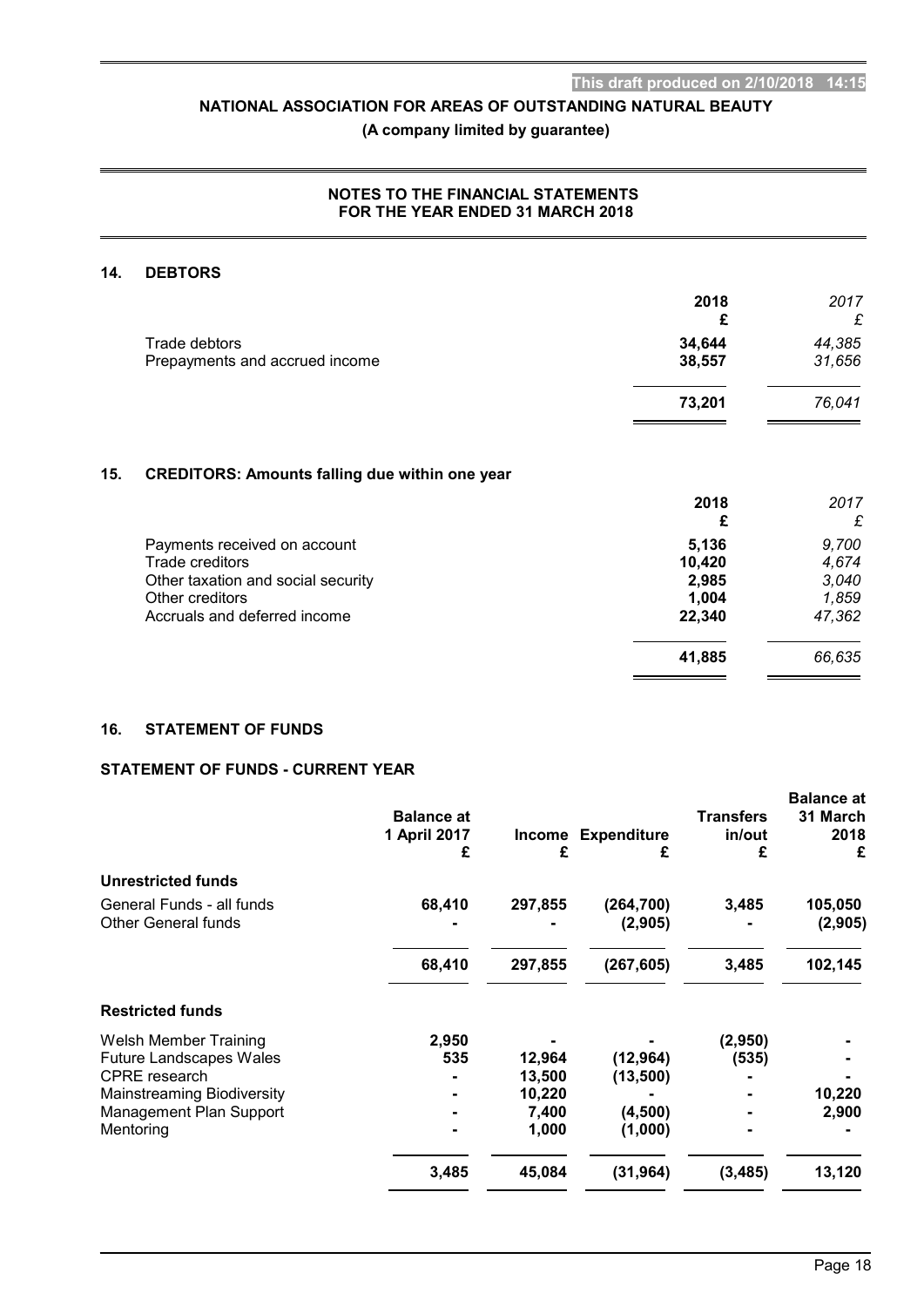#### **(A company limited by guarantee)**

# **NOTES TO THE FINANCIAL STATEMENTS FOR THE YEAR ENDED 31 MARCH 2018**

#### **16. STATEMENT OF FUNDS (continued)**

| Total of funds | 71,895 | 342,939 (299,569) |  | 115,265 |
|----------------|--------|-------------------|--|---------|

#### **Restricted funds**

#### CPRE Research

Crowd funded income from across the membership to support the provision of contemporary accurate data with regards development in AONBs across England

#### Management Plan Support

Crowd funded income from across the membership to support the collation and make more accessible the underlying statutory basis for AONB designation, with past and current policy statements

#### **Mentoring**

Funding from the Cheshire Sandstone Ridge Trust to support their exploration around the efficacy of AONB designation for the Cheshire Sandstone Ridge

#### Future Landscapes Wales

Funding from Natural Resources Wales to directly support the provision of Lumina Spark profiles and associated coaching and support associated with collaboration across environmental organisations in Wales

#### Mainstreaming Biodiversity

As part of our commitment to delivering on Outcome 1c of Biodiversity 2020 – a strategy for England's wildlife and ecosystems – the NAAONB is exploring how an ecosystems services approach can be better embedded in management plans. This resource is to provide specialist support to AONB teams to help facilitate this.

## **STATEMENT OF FUNDS - PRIOR YEAR**

|                                | Balance at<br>1 April 2016<br>£ | Income<br>£ | Expenditure<br>£ | <b>Transfers</b><br>in/out<br>£ | <b>Balance</b> at<br>31 March<br>2017<br>£ |
|--------------------------------|---------------------------------|-------------|------------------|---------------------------------|--------------------------------------------|
| <b>General funds</b>           |                                 |             |                  |                                 |                                            |
| General Funds - all funds      | 50.035                          | 290,723     | (272, 348)       |                                 | 68,410                                     |
| <b>Restricted funds</b>        |                                 |             |                  |                                 |                                            |
| <b>Welsh Member Training</b>   | 2,950                           | 20,000      | (20,000)         |                                 | 2,950                                      |
| <b>Future Landscapes Wales</b> |                                 | 4,653       | (4, 118)         |                                 | 535                                        |
| Total of funds                 | 52,985                          | 315,376     | (296, 466)       |                                 | 71,895                                     |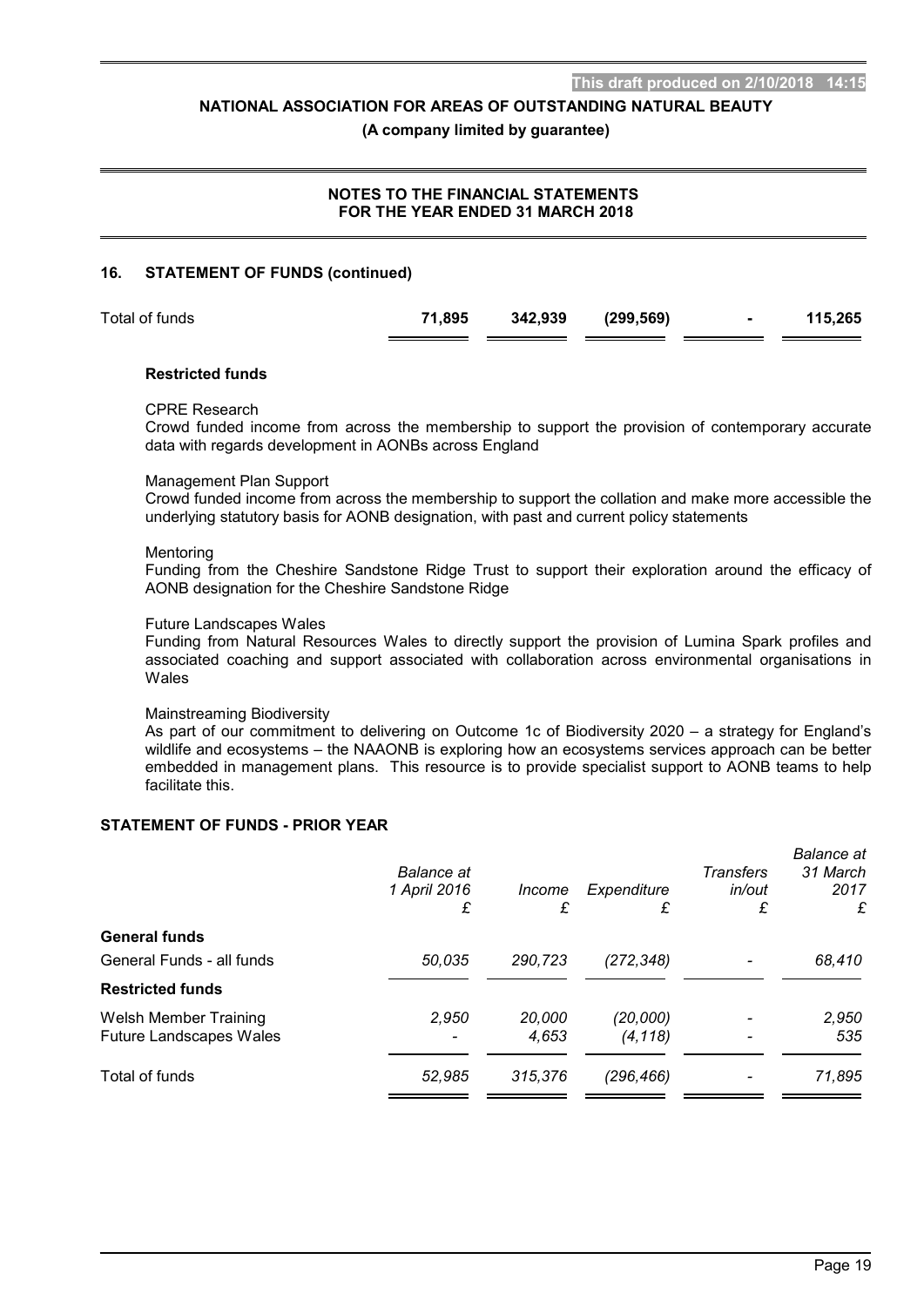# **(A company limited by guarantee)**

## **NOTES TO THE FINANCIAL STATEMENTS FOR THE YEAR ENDED 31 MARCH 2018**

## **SUMMARY OF FUNDS - CURRENT YEAR**

|                  | <b>Balance at</b><br>1 April 2017<br>£ | £       | <b>Income Expenditure</b><br>£ | <b>Transfers</b><br>in/out<br>£ | <b>Balance at</b><br>31 March<br>2018<br>£ |
|------------------|----------------------------------------|---------|--------------------------------|---------------------------------|--------------------------------------------|
| General funds    | 68.410                                 | 297.855 | (267, 605)                     | 3,485                           | 102,145                                    |
| Restricted funds | 3,485                                  | 45.084  | (31, 964)                      | (3, 485)                        | 13,120                                     |
|                  | 71,895                                 | 342.939 | (299, 569)                     | $\blacksquare$                  | 115,265                                    |

## **SUMMARY OF FUNDS - PRIOR YEAR**

|                                          | <b>Balance</b> at<br>1 April 2016 | Income            | Expenditure<br>£        | <b>Balance</b> at<br>31 March<br>2017<br>£ |
|------------------------------------------|-----------------------------------|-------------------|-------------------------|--------------------------------------------|
| General funds<br><b>Restricted funds</b> | 50,035<br>2,950                   | 290,723<br>24,653 | (272, 348)<br>(24, 118) | 68,410<br>3,485                            |
|                                          | 52.985                            | 315,376           | (296, 466)              | 71,895                                     |